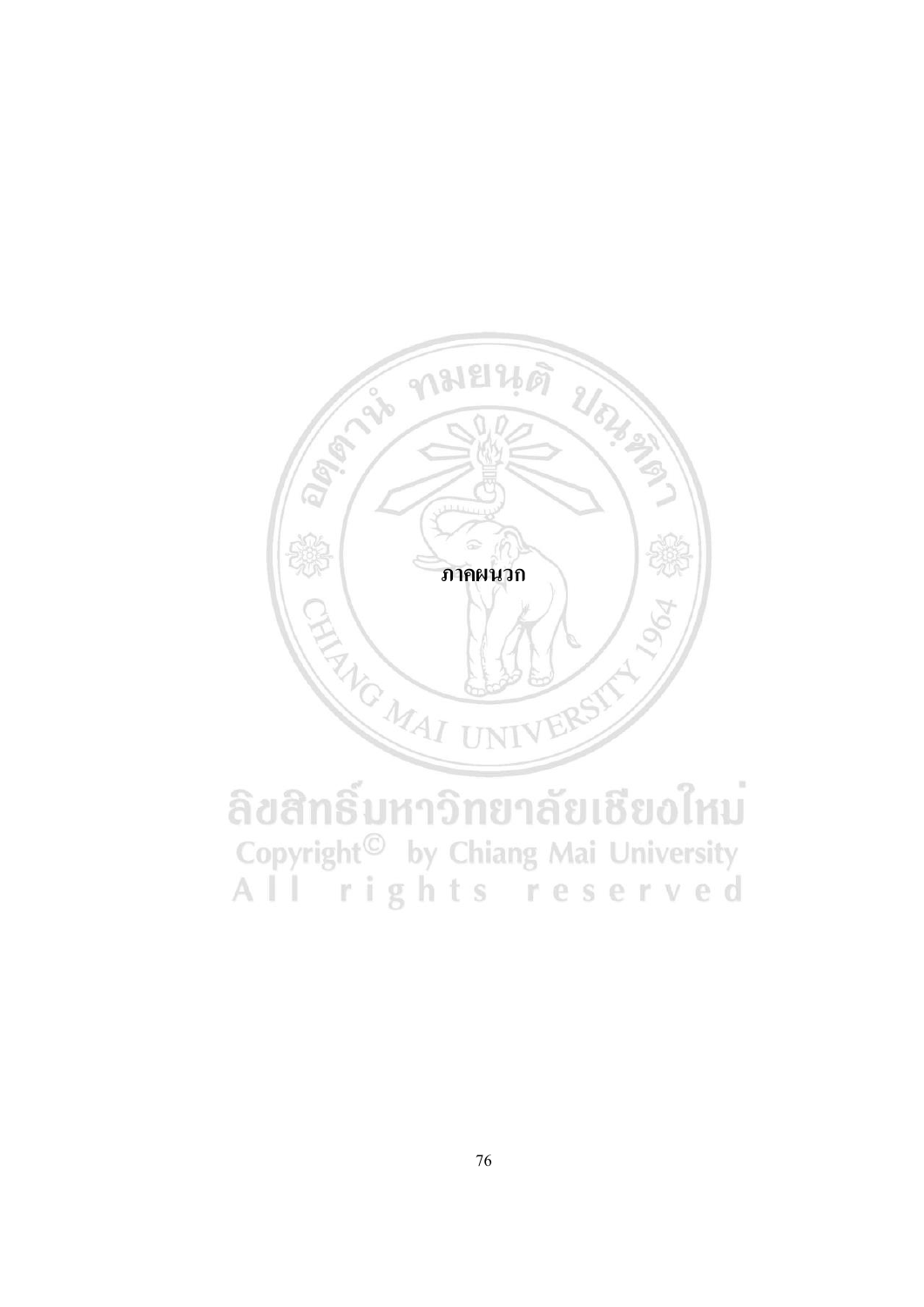#### **ภาคผนวกก**

#### **ข้นั ตอนการทดสอบความเหมาะสมของรูปแบบฟังก ชั่น ์**

# **การทดสอบความเหมาะสมของรูปแบบฟังก์ชั่นทวั่ ไป**

การทดสอบความเหมาะสมของฟังกช์ นั่ โดยการเปรียบเทียบค่า log likelihood ratio ในวิธี MLE และวิธีOLSจากนั้นนำค่า log likelihood ratio ที่มาหาค่า LR test of the one-sided error ผลการ ทดสอบความเหมาะสมของฟังกช์ นั่ ทวั่ ไปมีรายละเอียดดงัน้ี

**1. การวิเคราะห์ประสิทธิภาพการผลิต (Stochastic production frontier)** 

**ผลการวิเคราะห์สมการการผลิต Cobb-Douglas ของจังหวัดประจวบคีรีขันธ์**

**Output from the program FRONTIER (Version 4.1c)**

 $\text{instruction file} = \text{ntp}.\text{ins}$ 

 $data file = TP.data$ 

Tech. Eff. Effects Frontier (see B&C 1993)

The model is a production function

The dependent variable is logged

the ols estimates are :

coefficient standard-error t-ratio

beta 0 0.97385624E-02 0.19116904E-01 0.50942153E+00

beta 1 0.68711516E+00 0.12645718E+00 0.54335795E+01

beta 2 -0.14183259E+00 0.82835936E-01 -0.17122109E+01

beta 3 0.41572520E-01 0.32631933E-01 0.12739828E+01

beta 4 0.13808234E-01 0.31859102E-01 0.43341566E+00

beta 5 -0.45703218E-02 0.64219890E-01 -0.71166765E-01

sigma-squared 0.54788249E-01

log likelihood function =  $0.86326943E+01$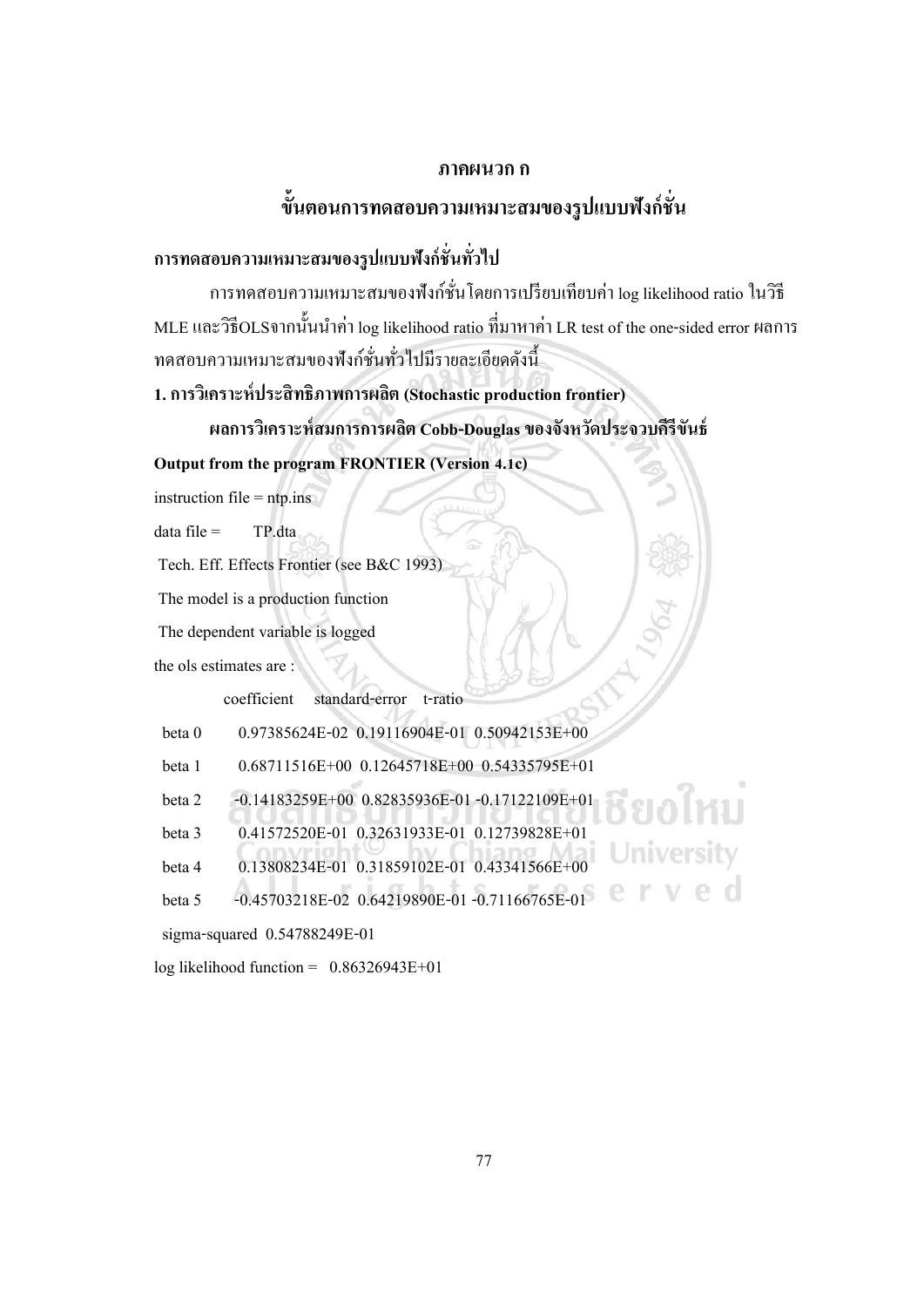coefficient standard-error t-ratio

| beta 0             | $0.16875044E+00$ $0.24974885E-01$ $0.67568052E+01$         |
|--------------------|------------------------------------------------------------|
| beta 1             | 0.76570672E+00 0.11245921E+00 0.68087506E+01               |
| beta 2             | $-0.17188045E+00$ $0.77505263E-01$ $-0.22176617E+01$       |
| beta 3             | 0.67912262E-01 0.29233948E-01 0.23230616E+01               |
| beta 4             | $-0.19131929E - 01$ $0.24536935E - 01$ $-0.77971960E + 00$ |
| beta 5             | $-0.17563884E -01$ $0.58496930E -01 -0.30025309E +00$      |
| delta 0            | $-0.18295135E+00$ $0.61315758E+00$ $-0.29837574E+00$       |
| delta 1            | -0.92400444E-01 0.67176890E-01 -0.13754796E+01             |
| delta <sub>2</sub> | -0.47783594E-01 0.32041113E-01 -0.14913213E+01             |
| delta 3            | $-0.17883826E+01$ 0.14377295E+01 $-0.12438936E+01$         |
| delta 4            | $-0.69259370E+00$ $0.52969585E+00$ $-0.13075309E+01$       |
| delta 5            | $-0.10197809E - 01$ $0.21814079E + 00$ $-0.46748746E - 01$ |
| delta 6            | 0.95386316E+00 0.52361365E+00 0.18216927E+01               |
| delta 7            | 0.13184399E-01 0.15771798E+00 0.83594775E-01               |
| delta 8            | 0.49968275E+00 0.33781688E+00 0.14791527E+01               |
| delta 9            | $-0.22695026E - 02$ 0.40870526E-02 -0.55529076E+00         |
|                    | sigma-squared 0.33399450E+00 0.17850645E+00 0.18710500E+01 |
| gamma              | 0.93026512E+00 0.38880596E-01 0.23926205E+02               |
|                    | $log$ likelihood function = $0.24550404E+02$<br>เชียงไหม   |
|                    | LR test of the one-sided error = $0.31835420E+02$          |
|                    | University                                                 |
|                    |                                                            |
|                    |                                                            |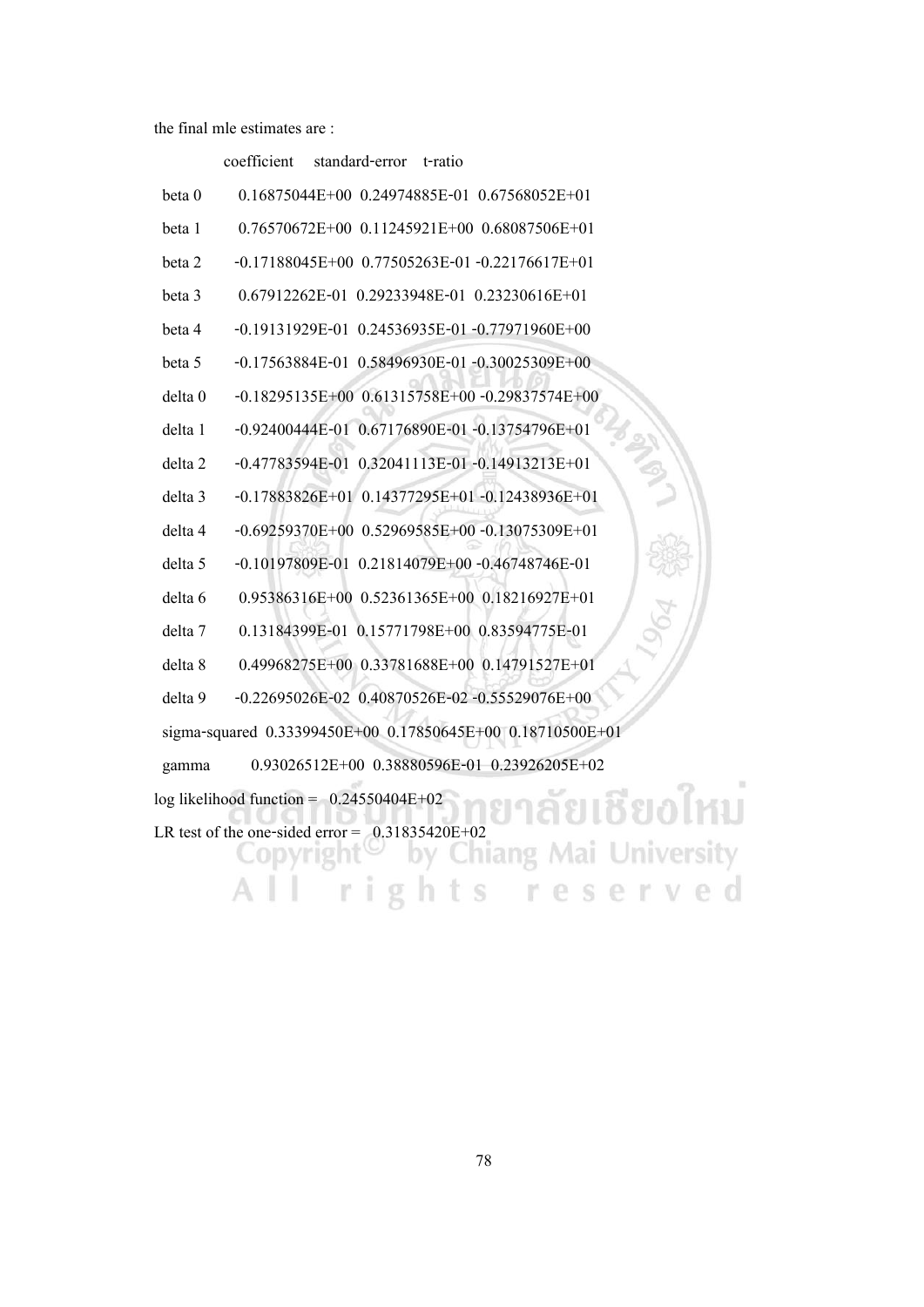## **ผลการวิเคราะห์สมการการผลิต Cobb-Douglas ของจังหวัดเชียงราย**

#### **Output from the program FRONTIER (Version 4.1c)**

instruction file = ntc.ins

 $data file = TC.data$ 

Tech. Eff. Effects Frontier (see B&C 1993)

The model is a production function

The dependent variable is logged

the ols estimates are :

coefficient standard-error

| beta 0 | $-0.37776280E-01$ 0.37158956E-01-0.10166131E+01      |
|--------|------------------------------------------------------|
| beta 1 | 0.47259863E+00 0.16052758E+00 0.29440338E+01         |
| beta 2 | 0.44304008E+00 0.81984120E-01 0.54039744E+01         |
| beta 3 | $-0.70050194E-01$ $0.67740559E-01$ $-0.10340953E+01$ |
| beta 4 | 0.23750812E-01 0.37298790E-01 0.63677166E+00         |
| beta 5 | 0.69709411E-01 0.51149627E-01 0.13628528E+01         |
|        | sigma-squared $0.86845375E-01$                       |
|        | $log$ likelihood function = $-0.24926595E+02$        |

the final mle estimates are :

coefficient standard-error t-ratio

| beta 0  | $0.13715297E+00$ $0.45314827E-01$ $0.30266687E+01$   |
|---------|------------------------------------------------------|
| beta 1  | $0.48665427E+00$ $0.13998779E+00$ $0.34764051E+01$   |
| beta 2  | 0.38433604E+00 0.73933090E-01 0.51984306E+01         |
| beta 3  | $-0.93819092E-01$ $0.60600513E-01 -0.15481567E+01$   |
| beta 4  | $-0.15916233E-01$ $0.27727986E-01$ $-0.57401331E+00$ |
| beta 5  | 0.81744951E-01 0.45363947E-01 0.18019806E+01         |
| delta 0 | $-0.24120769E+01$ 0.18862226E+01 $-0.12787870E+01$   |
| delta 1 | $0.42074376E-02$ $0.18591103E-01$ $0.22631458E+00$   |
| delta 2 | $-0.31935716E-01$ 0.16764688E-01 -0.19049395E+01     |
| delta 3 | $-0.61598809E+00$ $0.60290232E+00$ $-0.10217046E+01$ |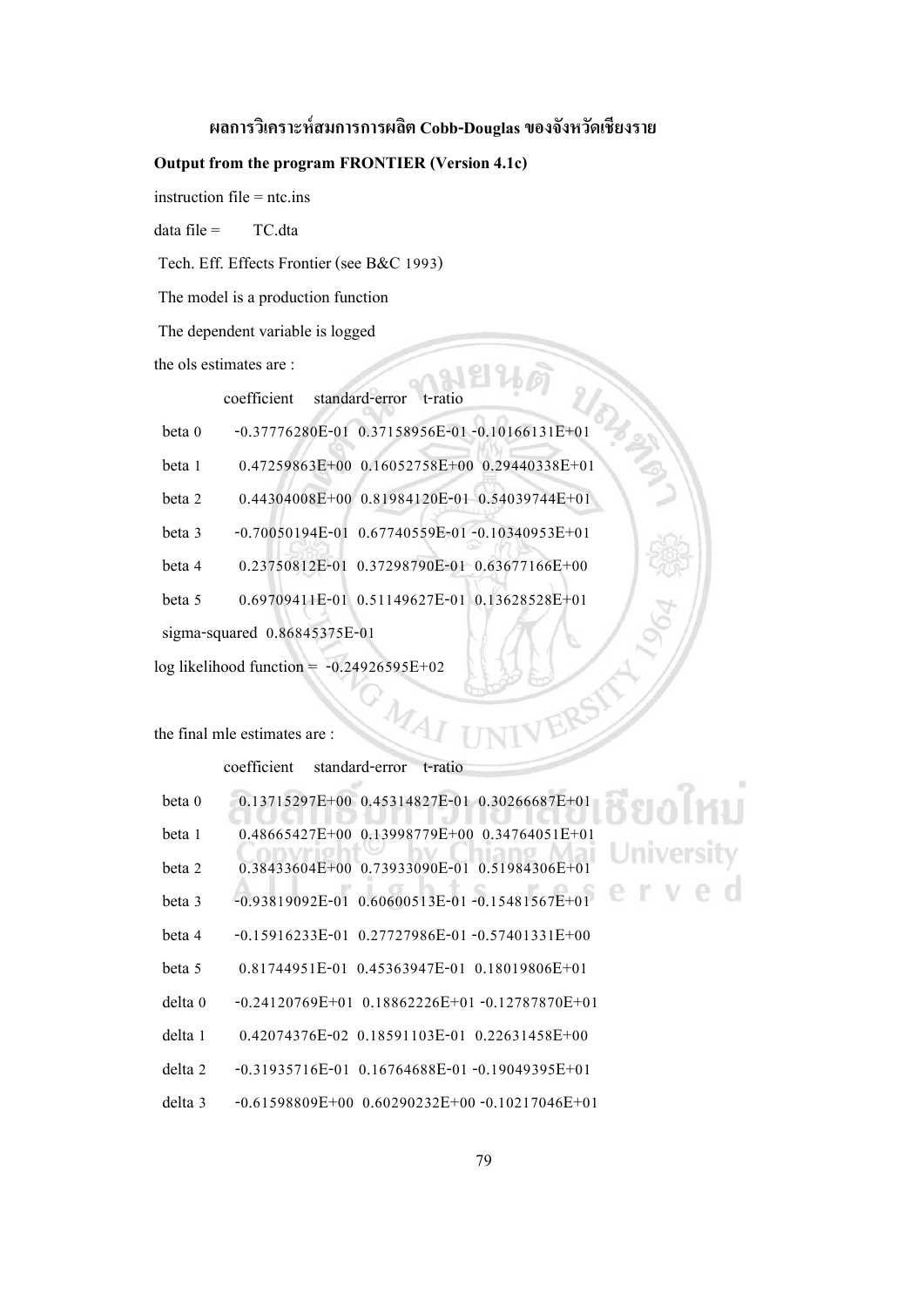- delta 4 0.22820296E+01 0.15780410E+01 0.14461156E+01
- delta 5 0.40783649E+00 0.21187017E+00 0.19249359E+01
- delta 6 -0.46422514E+00 0.30285863E+00 -0.15328113E+01
- delta 7 -0.77635657E+00 0.35612454E+00 -0.21800143E+01
- delta 8 0.25088061E+00 0.21768916E+00 0.11524718E+01

```
 delta 9 0.24877020E-02 0.21929217E-02 0.11344236E+01
```
sigma-squared 0.20389955E+00 0.73249620E-01 0.27836260E+01

gamma 0.79553603E+00 0.92249831E-01 0.86237126E+01

log likelihood function =  $-0.93986948E+01$ 

LR test of the one-sided error =  $0.31055801E+02$ 

## **ผลการวิเคราะห์สมการการผลิต Cobb-Douglas ของสองจังหวัด**

#### **Output from the program FRONTIER (Version 4.1c)**

instruction file = ntc.ins

data file = TC.dta

Tech. Eff. Effects Frontier (see B&C 1993)

The model is a production function

The dependent variable is logged

the ols estimates are :

coefficient standard-error t-ratio

| beta 0 | $-0.64259813E-02$ $0.18620573E-01$ $-0.34510117E+00$ |  |
|--------|------------------------------------------------------|--|
| beta 1 | $0.64615954E+00$ $0.10271332E+00$ $0.62909032E+01$   |  |
| beta 2 | 0.24831246E+00  0.54667108E-01  0.45422644E+01       |  |
| beta 3 | 0.10374254E-02 0.31996696E-01 0.32422892E-01         |  |
| beta 4 | 0.10864946E-01 0.25081884E-01 0.43317904E+00         |  |
| beta 5 | 0.41082014E-01 0.34431172E-01 0.11931634E+01         |  |

sigma-squared 0.74583679E-01

log likelihood function =  $-0.34487321E+02$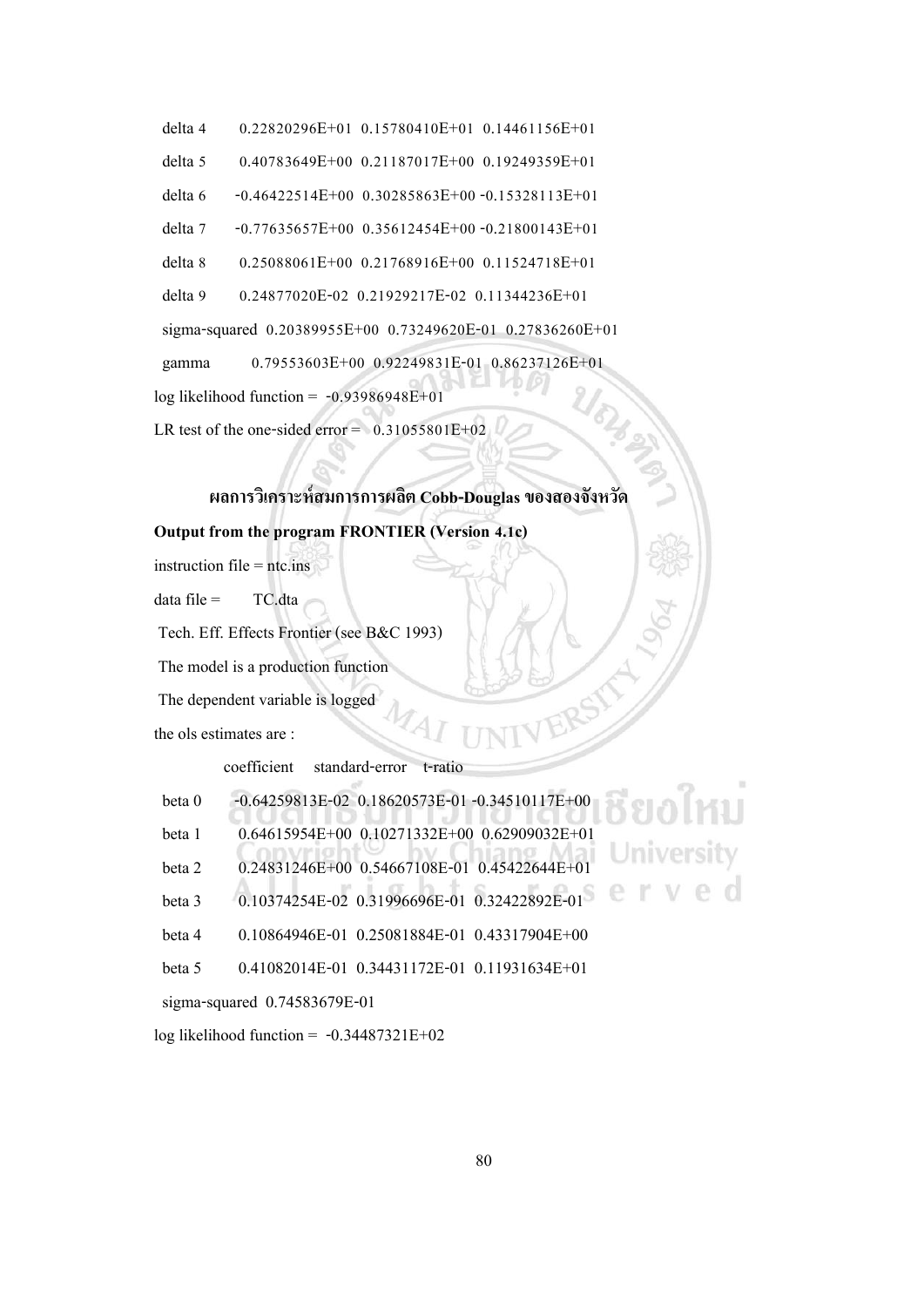#### coefficient standard-error t-ratio

| beta 0             | 0.15077157E+00 0.26052755E-01 0.57871644E+01               |
|--------------------|------------------------------------------------------------|
| beta 1             | 0.70156954E+00 0.96327072E-01 0.72832022E+01               |
| beta 2             | 0.18255672E+00 0.55826787E-01 0.32700560E+01               |
| beta 3             | 0.20272221E-01 0.29157814E-01 0.69525860E+00               |
| beta 4             | $-0.15783595E-01$ $0.23209352E-01$ $-0.68005322E+00$       |
| beta 5             | 0.80477103E-01 0.35173711E-01 0.22879901E+01               |
| delta 0            | $-0.72052125E+00$ $0.38528717E+00$ $-0.18700889E+01$       |
| delta 1            | 0.20771054E-02 0.15041914E-01 0.13808784E+00               |
| delta <sub>2</sub> | -0.21933681E-01 0.74191296E-02 -0.29563685E+01             |
| delta 3            | $-0.76005179E+00$ $0.37316250E+00$ $-0.20367850E+01$       |
| delta 4            | 0.21314263E+00 0.14886955E+00 0.14317410E+01               |
| delta 5            | 0.25288657E+00 0.15133836E+00 0.16710012E+01               |
| delta 6            | $-0.95075020E -01$ 0.21162719E+00 $-0.44925710E +00$       |
| delta 7            | $-0.45020396E+00$ $0.19729990E+00$ $-0.22818256E+01$       |
| delta 8            | 0.63175121E+00 0.24051104E+00 0.26267036E+01               |
| delta 9            | -0.10088416E-01 0.63266136E-02 -0.15945996E+01             |
|                    | sigma-squared 0.23273239E+00 0.50871388E-01 0.45749173E+01 |
| gamma              | 0.83043569E+00 0.51806449E-01 0.16029582E+02               |
|                    | log likelihood function = $-0.10829736E+02$                |
|                    | LR test of the one-sided error $=$<br>$0.47315170E+02$     |
|                    |                                                            |
|                    |                                                            |
|                    |                                                            |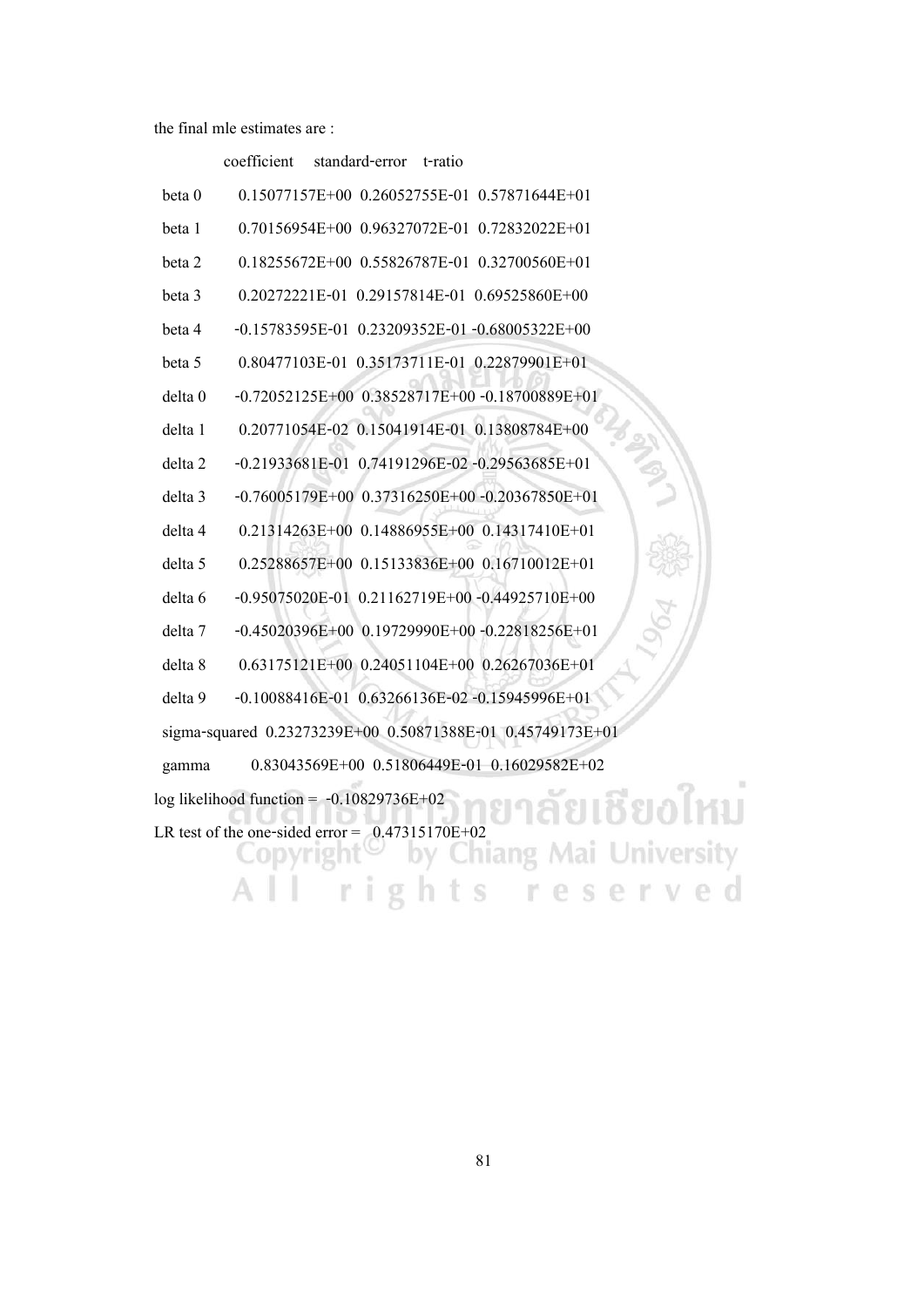#### **ผลการวิเคราะห์สมการการผลิต Translog ของจังหวัดประจวบคีรีขันธ์**

#### **Output from the program FRONTIER (Version 4.1c)**

instruction file  $=$  ntp.ins

 $data file = TP.data$ 

Tech. Eff. Effects Frontier (see B&C 1993)

The model is a production function

The dependent variable is logged

the ols estimates are :

examples are :<br>coefficient standard-error t-ratio beta 0 0.54495199E-01 0.29185805E-01 0.18671816E+01 beta 1 0.65223786E+00 0.12631561E+00 0.51635572E+01 beta 2 -0.72945181E-01 0.91608111E-01 -0.79627426E+00 beta 3 0.31056646E-01 0.35302523E-01 0.87972880E+00 beta 4 0.22262708E-01 0.34428903E-01 0.64662845E+00 beta 5 -0.84863047E+00 0.62493826E+00 -0.13579429E+01 beta 6 -0.92903004E+00 0.26907091E+00 -0.34527331E+01 beta 7 -0.63075567E-02 0.39311157E-01 -0.16045207E+00 beta 8 0.54998594E-01 0.37350101E-01 0.14725153E+01 beta 9 0.62613148E+00 0.66741047E+00 0.93815051E+00 beta10 0.31578902E+00 0.22107475E+00 0.14284265E+01 beta11 0.31362313E+00 0.22260040E+00 0.14089064E+01 កិទាក beta12 0.20304089E-01 0.14913506E+00 0.13614565E+00 beta13 0.20091614E+00 0.15030387E+00 0.13367329E+01 beta14 -0.25432773E-01 0.61016510E-01 -0.41681789E+00 beta15 0.34023939E-02 0.64866483E-01 0.52452264E-01

sigma-squared 0.51317917E-01

log likelihood function =  $0.19481429E+02$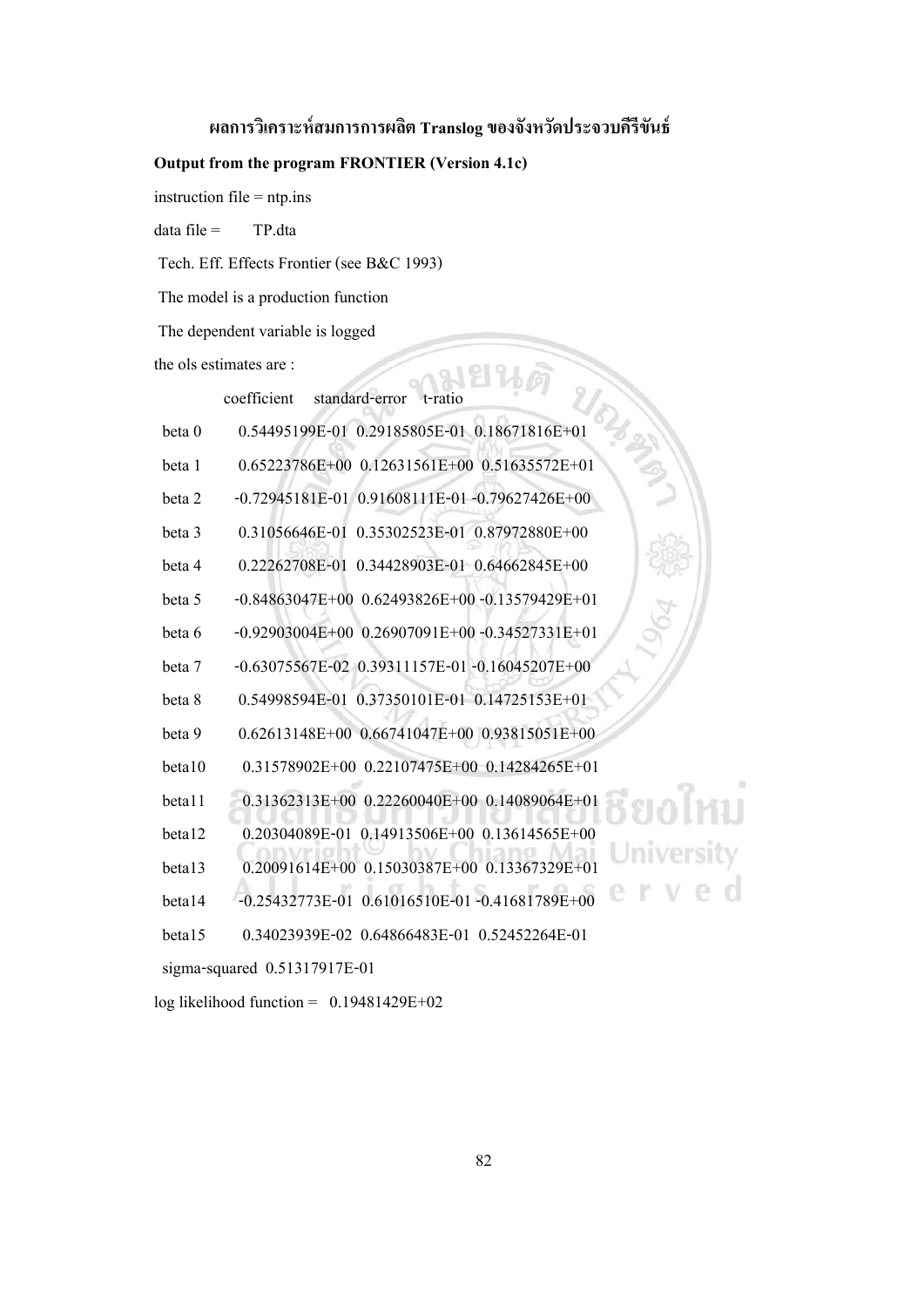coefficient standard-error t-ratio

| beta 0             | $0.20957675E+00$ $0.29928603E-01$ $0.70025570E+01$         |
|--------------------|------------------------------------------------------------|
| beta 1             | $0.66513983E+00$ $0.10229835E+00$ $0.65019604E+01$         |
| beta 2             | $-0.82123278E-01$ 0.79394400E-01 $-0.10343712E+01$         |
| beta 3             | 0.71349778E-01 0.29845829E-01 0.23906114E+01               |
| beta 4             | $-0.26406900E-01$ $0.30162021E-01$ $-0.87550167E+00$       |
| beta 5             | $-0.12859050E+01$ $0.52305359E+00$ $-0.24584575E+01$       |
| beta 6             | $-0.77758319E+00$ $0.22027424E+00$ $-0.35300687E+01$       |
| beta 7             | -0.12148886E-01 0.31012382E-01 -0.39174309E+00             |
| beta 8             | 0.30156055E-01 0.29108785E-01 0.10359778E+01               |
| beta 9             | $0.56569280E+00$ $0.51111042E+00$ $0.11067917E+01$         |
| beta10             | 0.38915112E+00 0.17953212E+00 0.21675849E+01               |
| betal1             | 0.31357728E+00 0.18478893E+00 0.16969484E+01               |
| beta12             | $-0.27010805E-01$ $0.12300056E+00$ $-0.21959904E+00$       |
| beta13             | 0.14585474E+00 0.12572372E+00 0.11601211E+01               |
| beta14             | -0.24165512E-02 0.51089910E-01 -0.47299970E-01             |
| beta15             | -0.49046939E-02 0.55303493E-01 -0.88686874E-01             |
| delta 0            | $-0.62585846E+00$ $0.57351642E+00$ $-0.10912651E+01$       |
| delta 1            | $-0.65633425E-01$ $0.34477992E-01$ $-0.19036324E+01$       |
| delta <sub>2</sub> | -0.23407619E-01 0.12041389E-01 -0.19439302E+01             |
| delta 3            | $-0.15357179E+01$ 0.97917209E+00 $-0.15683841E+01$         |
| delta 4            | -0.58217708E+00  0.36302973E+00  -0.16036623E+01           |
| delta 5            | 0.90647817E-01 0.16867553E+00 0.53740942E+00               |
| delta 6            | 0.87856410E+00 0.37190792E+00 0.23623162E+01               |
| delta 7            | $-0.10187709E+00$ $0.13567022E+00$ $-0.75091711E+00$       |
| delta 8            | 0.82957122E+00 0.39027318E+00 0.21256168E+01               |
| delta 9            | -0.45692475E-02 0.37778493E-02 -0.12094838E+01             |
|                    | sigma-squared 0.23187853E+00 0.75775707E-01 0.30600642E+01 |
| gamma              | 0.91560237E+00 0.32648951E-01 0.28043853E+02               |

ชียงใหม่ University<br>e r v e d

83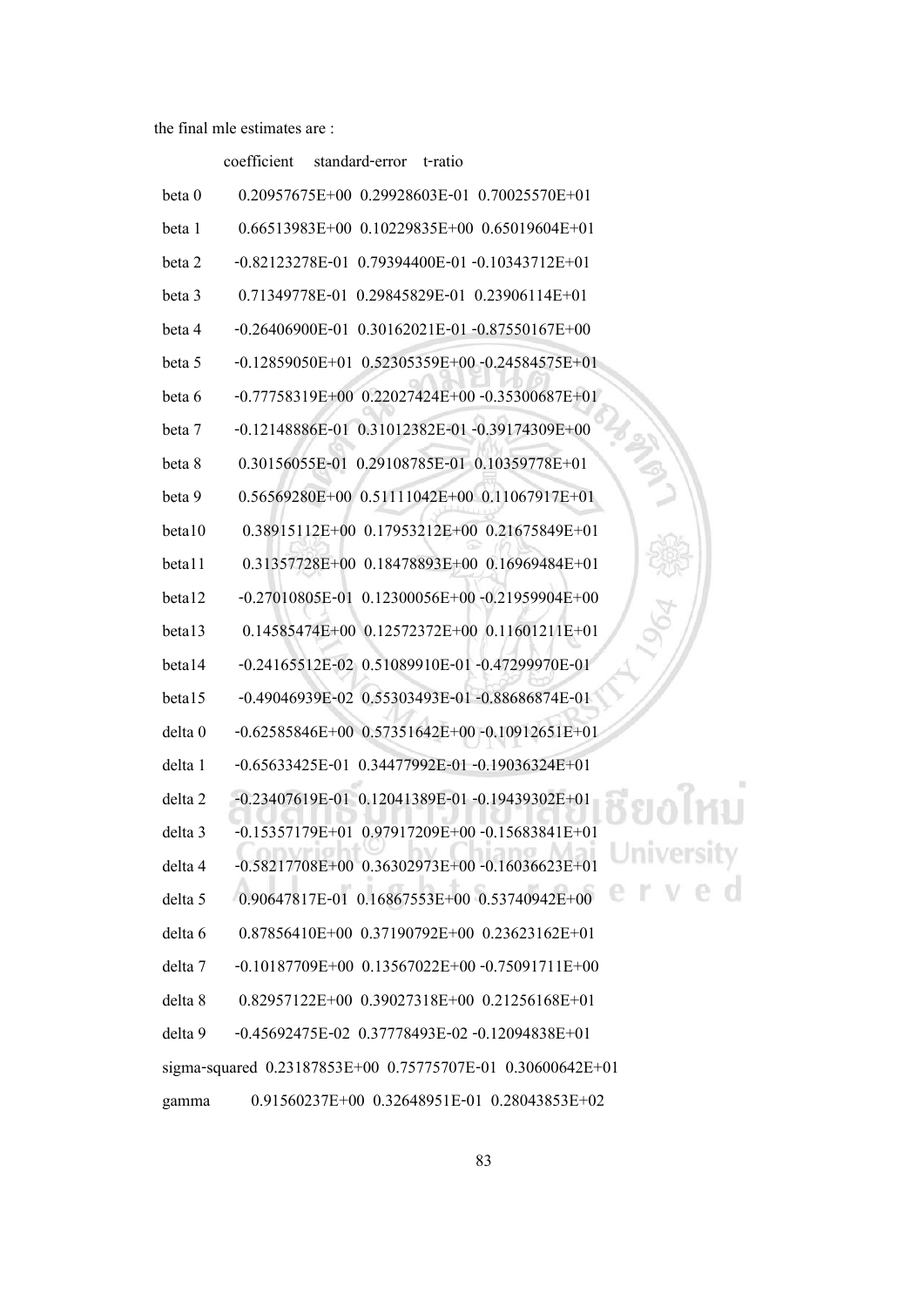log likelihood function = 0.37727654E+02

LR test of the one-sided error =  $0.36492450E+02$ 

# **ผลการวิเคราะห์สมการการผลิต Translog ของจังหวัดเชียงราย**

#### **Output from the program FRONTIER (Version 4.1c)**

instruction file = ntc.ins

 $data file = TC.data$ 

log likelihood function = -0.95882230E+01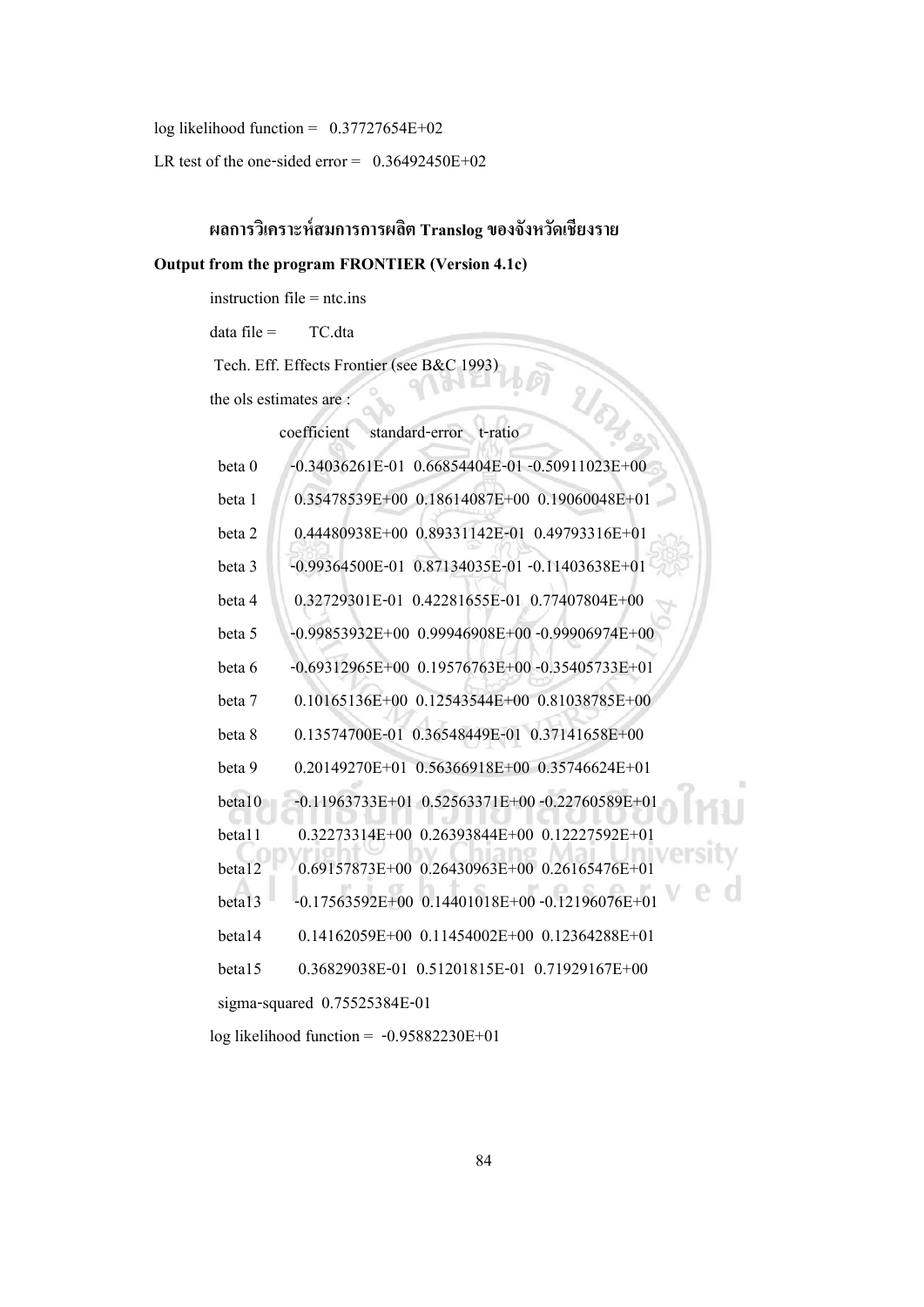|         | standard-error<br>coefficient<br>t-ratio                   |
|---------|------------------------------------------------------------|
| beta 0  | $0.44551760E+00$ $0.10746767E+00$ $0.41455965E+01$         |
| beta 1  | $0.12089835E+01$ $0.21838089E+00$ $0.55361230E+01$         |
| beta 2  | 0.26058970E+00 0.82030391E-01 0.31767458E+01               |
| beta 3  | -0.38482890E-01 0.73139105E-01 -0.52616025E+00             |
| beta 4  | $-0.38133856E - 02$ 0.30433957E-01 $-0.12530035E + 00$     |
| beta 5  | $-0.42338140E+01$ $0.12618907E+01$ $-0.33551353E+01$       |
| beta 6  | $-0.56394398E+00$ $0.13884907E+00$ $-0.40615612E+01$       |
| beta 7  | 0.14673326E+00 0.10144251E+00 0.14464671E+01               |
| beta 8  | 0.16983296E-01 0.25375237E-01 0.66928618E+00               |
| beta 9  | 0.17595862E+01 0.40692205E+00 0.43241359E+01               |
| beta10  | $-0.15350791E+01$ 0.40448613E+00 $-0.37951341E+01$         |
| beta11  | 0.18493502E-01 0.18148528E+00 0.10190084E+00               |
| beta12  | 0.41175015E+00 0.22223588E+00 0.18527618E+01               |
| beta13  | $-0.10659123E+00$ $0.13761109E+00$ $-0.77458309E+00$       |
| beta14  | 0.18510222E+00 0.79440392E-01 0.23300768E+01               |
| beta15  | 0.40984694E-01 0.36289568E-01 0.11293795E+01               |
| delta 0 | $-0.21980337E+01$ 0.16466219E+01 -0.13348745E+01           |
| delta 1 | 0.31978475E-01 0.27426266E-01 0.11659799E+01               |
| delta 2 | -0.20861672E-01 0.12158059E-01 -0.17158719E+01             |
| delta 3 | $-0.93957296E+00$ $0.81748393E+00$ $-0.11493473E+01$       |
| delta 4 | 0.17618656E+01 0.11699392E+01 0.15059464E+01               |
| delta 5 | 0.54200837E+00 0.32939997E+00 0.16454414E+01               |
| delta 6 | $-0.51402106E+00$ $0.39702670E+00$ $-0.12946763E+01$       |
| delta 7 | $-0.70082188E+00$ $0.35486627E+00$ $-0.19748901E+01$       |
| delta 8 | $0.14009399E+00$ $0.24157432E+00$ $0.57992085E+00$         |
| delta 9 | 0.45954449E-02 0.25149309E-02 0.18272649E+01               |
|         | sigma-squared 0.33860694E+00 0.17708930E+00 0.19120689E+01 |
| gamma   | 0.98204500E+00  0.19413901E-01  0.50584630E+02             |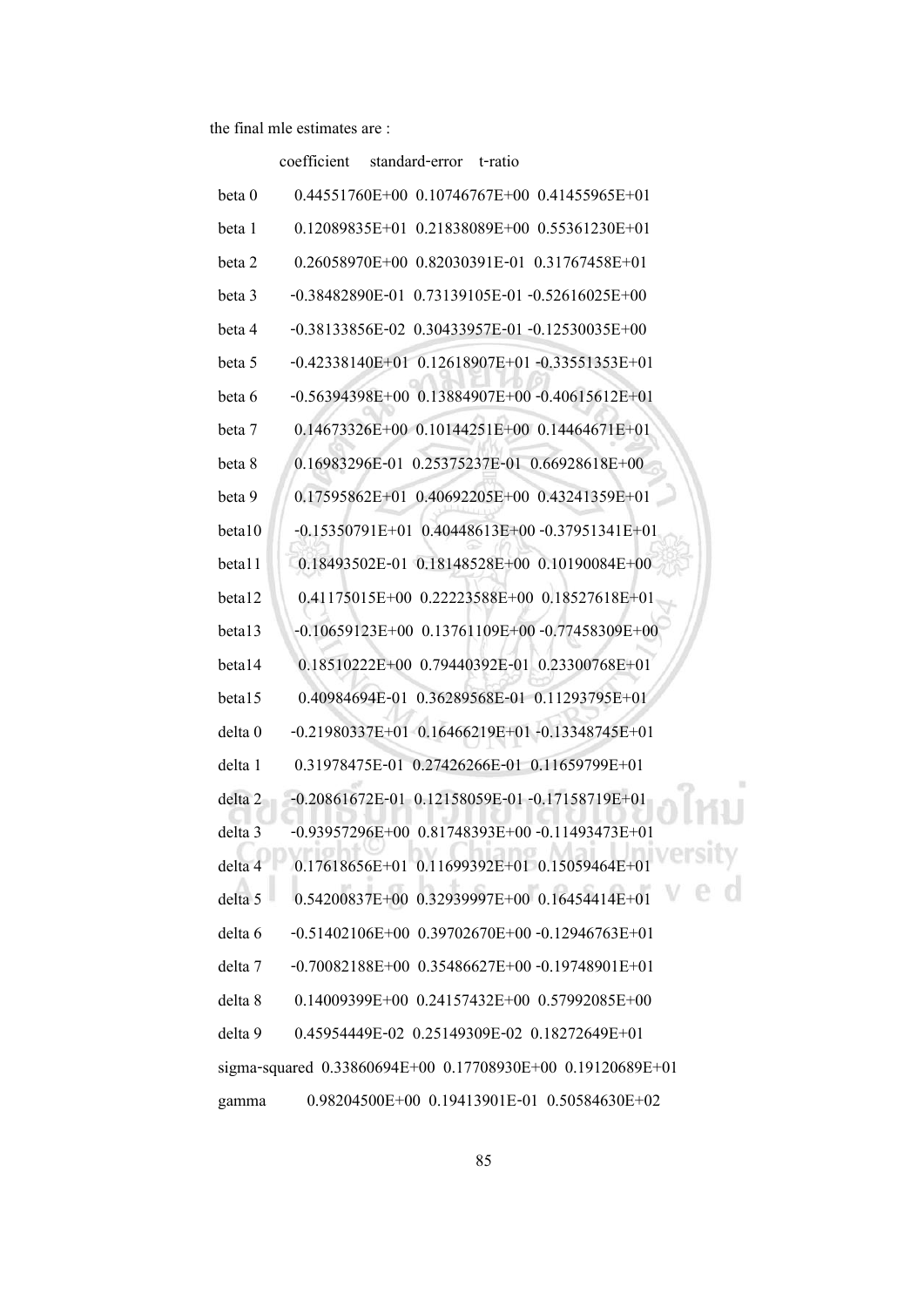log likelihood function =  $0.11699647E+02$ 

LR test of the one-sided error =  $0.42575741E+02$ 

# **ผลการวิเคราะห์สมการการผลิต Translog ของสองจังหวัด**

UCH 2N

#### **Output from the program FRONTIER (Version 4.1c)**

instruction file  $=$  ntp.ins

 $data file = TP.data$ 

Tech. Eff. Effects Frontier (see B&C 1993)

The model is a production function

The dependent variable is logged

the ols estimates are :

coefficient standard-error t-ratio

| beta 0 | 0.39340376E-01 0.27639337E-01 0.14233473E+01                  |
|--------|---------------------------------------------------------------|
| beta 1 | $0.53440300E+00$ $0.10767847E+00$ $0.49629514E+01$            |
| beta 2 | 0.29427457E+00 0.57011105E-01 0.51617061E+01                  |
| beta 3 | 0.11057123E-02 0.33978742E-01 0.32541297E-01                  |
| beta 4 | 0.22380208E-01 0.27828527E-01 0.80421822E+00                  |
| beta 5 | $-0.11652760E+01$ 0.52467849E+00 $-0.22209334E+01$            |
| beta 6 | $-0.63006428E+00$ $0.13573105E+00$ $-0.46420053E+01$          |
| beta 7 | $-0.25022751E-01$ $0.39900985E-01$ $-0.62712114E+00$          |
| beta 8 | 0.12513403E-01 0.25362775E-01 0.49337674E+00                  |
| beta 9 | $0.12453611E+01$ $0.39814935E+00$ $0.31278742E+01$            |
| beta10 | ivers<br>$-0.51236292E-01$ $0.21867377E+00$ $-0.23430470E+00$ |
| beta11 | 0.18197662E+00 0.16459913E+00 0.11055746E+01                  |
| beta12 | $0.43785412E+00$ $0.12637882E+00$ $0.34646163E+01$            |
| beta13 | $-0.57817372E-01$ $0.89647523E-01$ $-0.64494110E+00$          |
| beta14 | 0.57039302E-01 0.53131827E-01 0.10735430E+01                  |
| beta15 | $0.26745251E-01$ $0.34359024E-01$ $0.77840542E+00$            |
|        | sigma-squared $0.69876386E-01$                                |

log likelihood function = -0.19197831E+02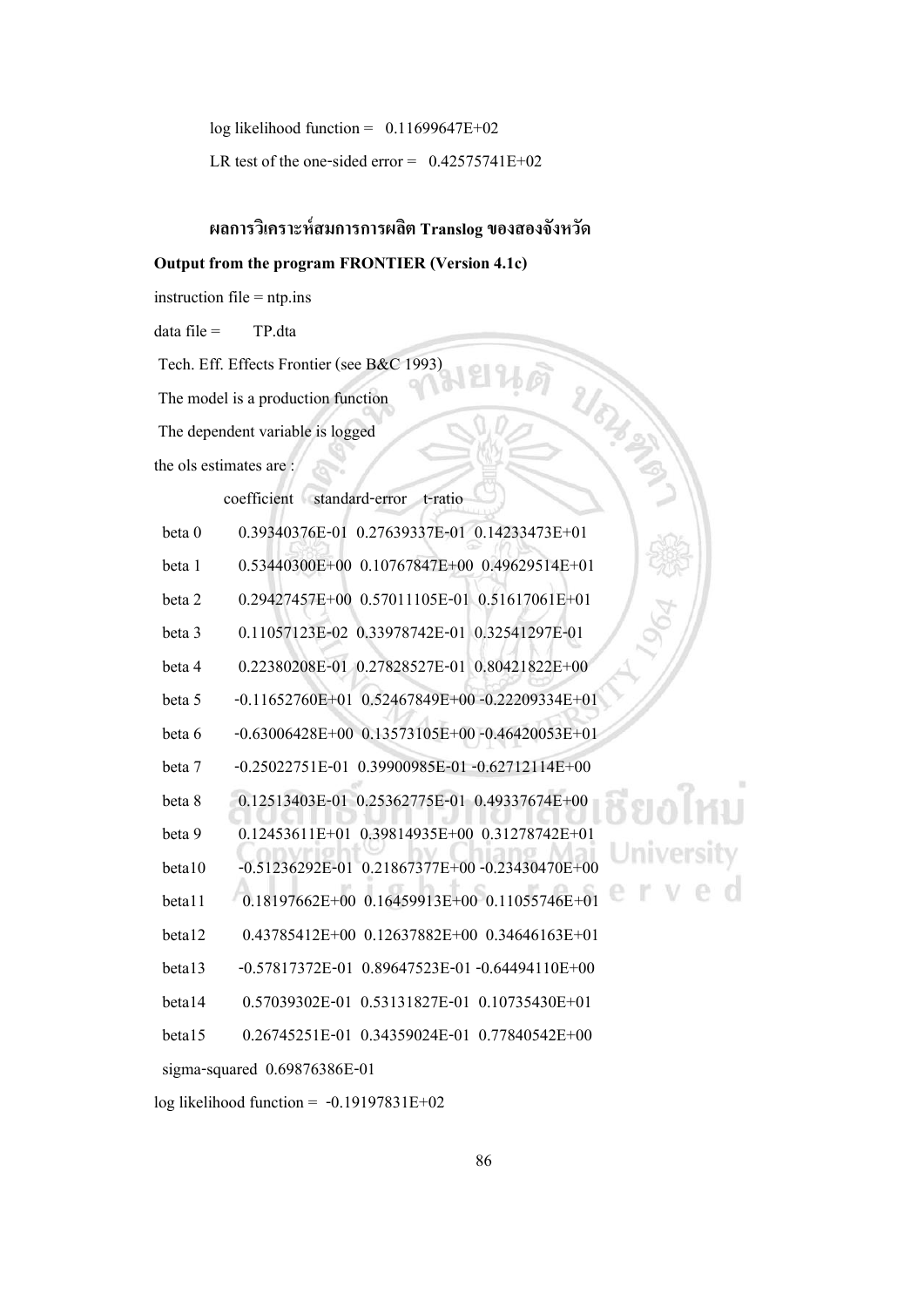#### coefficient standard-error t-ratio

| beta 0             | 0.21931792E+00 0.36296711E-01 0.60423636E+01               |
|--------------------|------------------------------------------------------------|
| beta 1             | $0.62314697E+00$ $0.91392083E-01$<br>$0.68183912E+01$      |
| beta 2             | 0.25952803E+00  0.52420592E-01  0.49508794E+01             |
| beta 3             | 0.38351500E-01 0.29419918E-01 0.13035896E+01               |
| beta 4             | $-0.16840447E-01$ 0.25348657E-01 $-0.66435265E+00$         |
| beta 5             | $-0.18002925E+01$ 0.44077971E+00 $-0.40843362E+01$         |
| beta 6             | $-0.49824149E+00$ $0.12003779E+00$ $-0.41507054E+01$       |
| beta 7             | $-0.30333108E -01$ $0.34251248E -01$ $-0.88560592E +00$    |
| beta 8             | 0.65672046E-02 0.22002667E-01 0.29847311E+00               |
| beta 9             | 0.98611244E+00 0.31890483E+00 0.30921841E+01               |
| beta10             | 0.10500340E+00  0.18209411E+00  0.57664360E+00             |
| beta11             | $0.16818933E+00$ $0.14038083E+00$ $0.11980933E+01$         |
| beta12             | 0.32971288E+00 0.11420780E+00 0.28869560E+01               |
| beta13             | $-0.51638336E -01$ 0.78715795E-01 -0.65600984E+00          |
| beta14             | 0.68778240E-01 0.45882886E-01 0.14989955E+01               |
| beta15             | 0.66467520E-01 0.33226373E-01 0.20004446E+01               |
| delta 0            | $-0.82101622E+00$ $0.38352505E+00$ $-0.21407108E+01$       |
| delta 1            | 0.71926431E-02 0.14700034E-01 0.48929432E+00               |
| delta <sub>2</sub> | $-0.20435834E-01$ 0.76369560E-02 $-0.26759135E+01$         |
| delta <sub>3</sub> | $-0.12169351E+01$<br>$0.54096988E+00 -0.22495431E+01$      |
| delta 4            | $-0.68146236E-03$ $0.13079447E+00$ $-0.52101772E-02$       |
| delta 5            | $0.36964079E+00$ $0.15792601E+00$ $0.23405948E+01$         |
| delta 6            | $-0.21375310E+00$ $0.22739651E+00$ $-0.94000167E+00$       |
| delta 7            | $-0.55609015E+00$ $0.22687265E+00$ $-0.24511114E+01$       |
| delta 8            | $0.74969398E+00$ $0.25079173E+00$ $0.29893090E+01$         |
| delta 9            | $-0.99444813E-02$ $0.61957151E-02$ $-0.16050579E+01$       |
|                    | sigma-squared 0.24559123E+00 0.44769984E-01 0.54856224E+01 |
| gamma              | 0.86903992E+00  0.33842033E-01  0.25679306E+02             |

# ชียงใหม่ University<br>e r v e d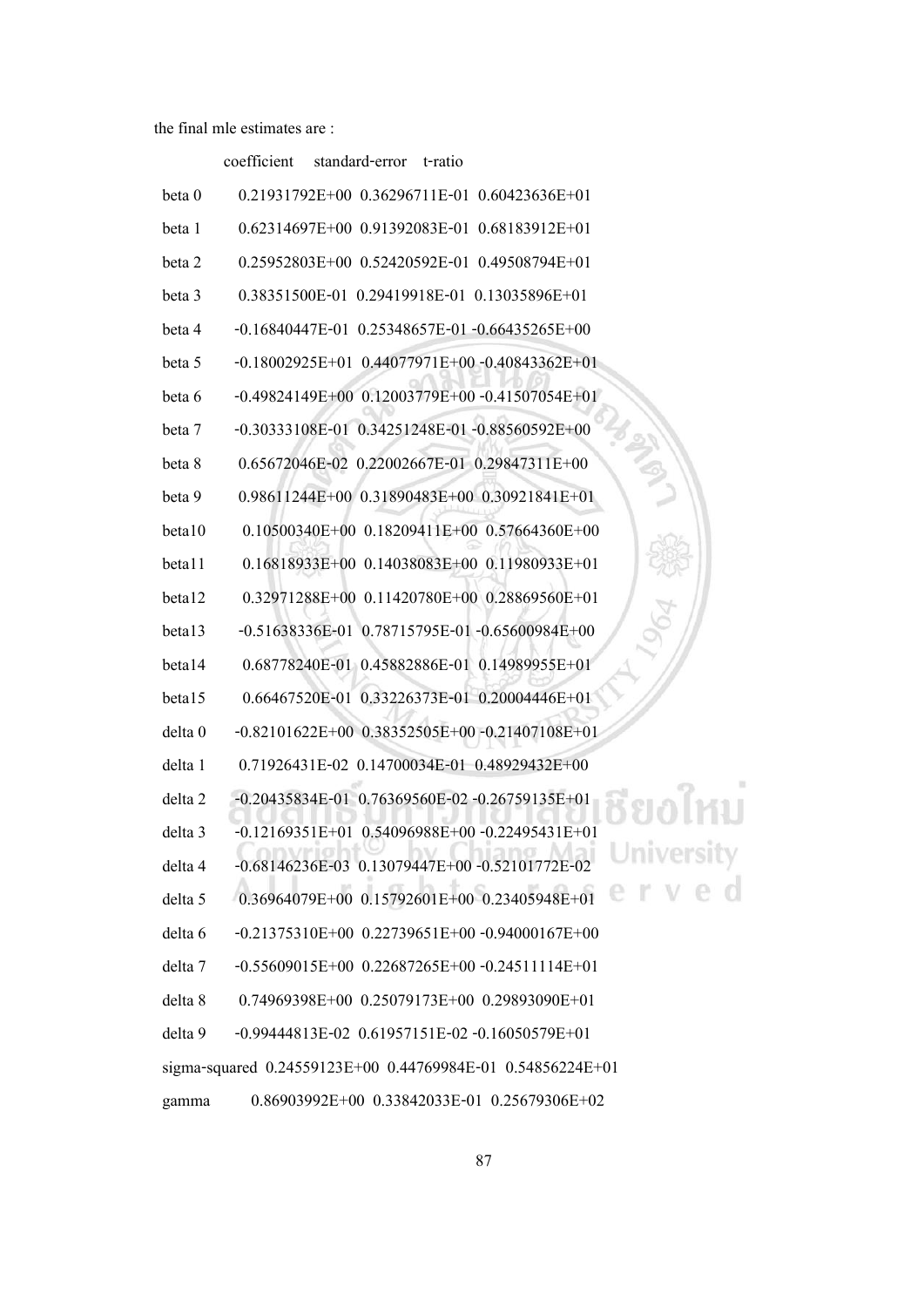log likelihood function =  $0.47295658E+01$ 

LR test of the one-sided error =  $0.47854793E+02$ 

## **2. การวิเคราะห์ประสิทธิภาพการผลิต Metafrontier**

# **2.1 instruction file ส าหรับรันข้อมูลด้วยโปรแกรม SHAZAM 8.0**

\*The file parmd.txt contains estimated parameters of group fronties (bycolumn)

\*The file sysd.txt contains n# dataobservationsforgroup#

\*1.wetnumbersofparametersETC.

gen1 nparms  $= 16$ 

 $gen1$  ngroups = 2

gen $1$  n $1 = 168$ 

gen $1 n2 = 142$ 

\*2.READ THE ESTIMATED PARAMETERS OF THE GROUP FRONTIERS

read (c:\Meta\MB.txt) parm / rows = nparms cols = ngroups

 $d$ o # = 1, ngroups

dim b# nparms

```
copy parm b# / f \text{cols} = #; # \text{tools} = 1;1
```
endo

\* 3. READ THE DATA AND CONSTRUCT DATA MATRICES AND VECTORS

```
gen1 j2 = n1+1
```
<u>่เหาวิทยาลัยเชียงไหม</u> gen $1$  n = n $1+n2$ smpl 1 n by Chiang Mai University genr one  $=$ eserved S genr d $1 = 0$ 

read (c:\Meta\MT.txt) group t ly d1 lx1-lx4 lx11-lx14 lx22-lx24&

lx33-lx34 lx44

smpl 1 n

matrix  $x = \text{one}|d1||x1||x2||x3||x4||x11||x12||x13||x14|&$ 

lx22|lx23|lx24|lx33|lx34|lx44

dim x1 n1 nparms x2 n2 nparms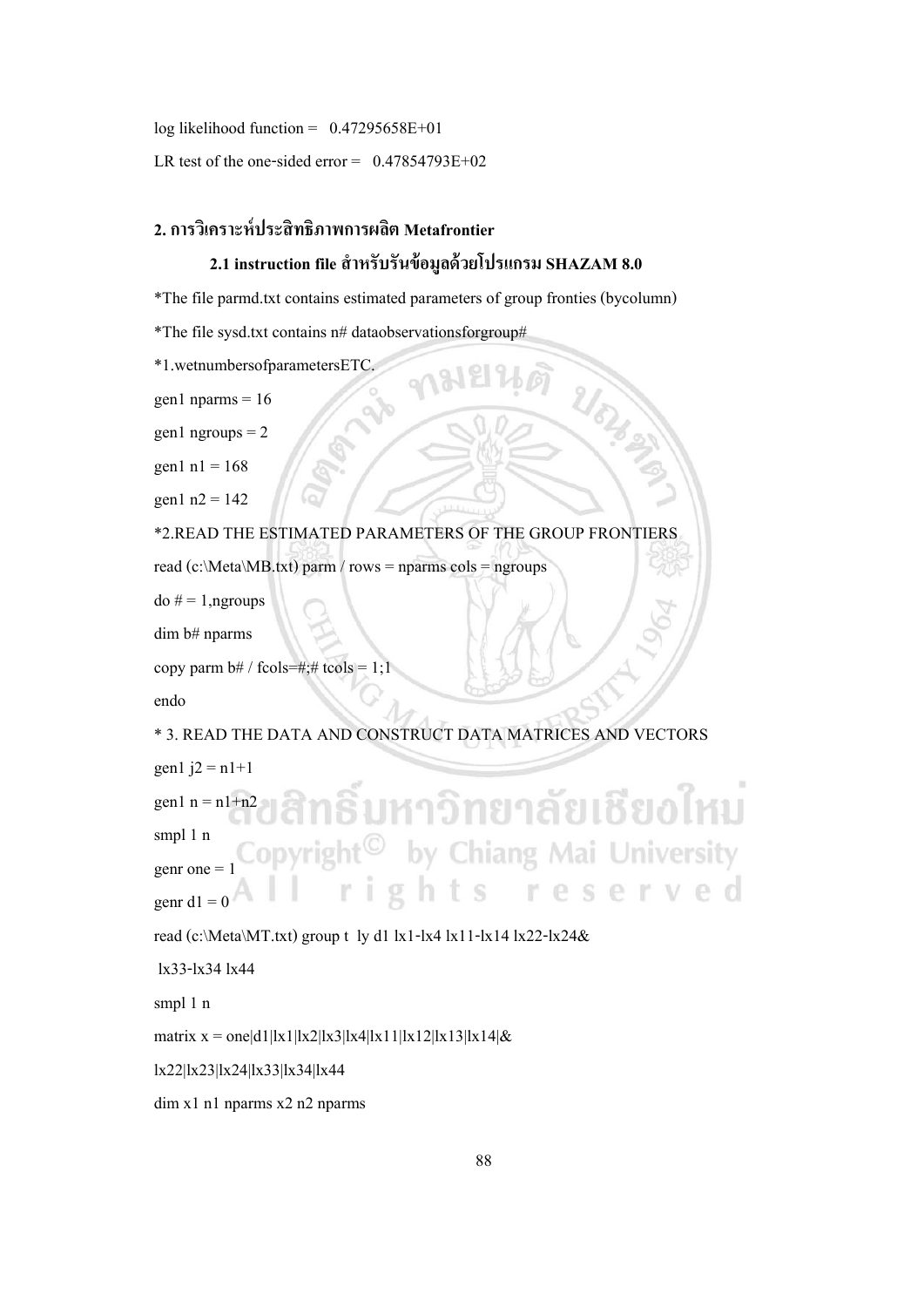copy x x1 / frows=1;n1 trows=1;n1

```
copy x \times 2 / frows=i;n trows=1; n2
```
 $do # = 1, ngroups$ 

matrix yhat $# = x#^*b#$ 

endo

matrix  $b = -(yhat1'|yhat2')'$ 

#### \* 4. OBTAIN AND PRINT PARAMETERS OF THE METAFRONTIER

RIS ON

stat  $x /$  means = xbar

matrix  $c = ((-\text{rbar})| \text{xbar})'$ 

matrix  $A = (-x)|x|$ 

?lp c A b / iter =  $5000$  primal = bstar

dim beta1 nparms beta2 nparms

 $gen1 p1 = nparms + 1$ 

gen1  $p2 = nparms*2$ 

copy bstar beta1 / frows=1;nparms trows=1;nparms

copy bstar beta2 / frows=p1;p2 trows=1;nparms

matrix beta  $=$  beta  $1$ -beta $2$ 

print beta

\* 5. OBTAIN AND PRINT METATECHNOLOGY RATIOS

do  $# = 1$ , ngroups

ยงไหม matrix  $x$ beta $# = x#^*$ beta matrix  $mtr\# = \exp(\text{yhat}\#)/\exp(\text{xbeta}\#)$ niversity stat mtr# e d print mtr# endo

**STOP**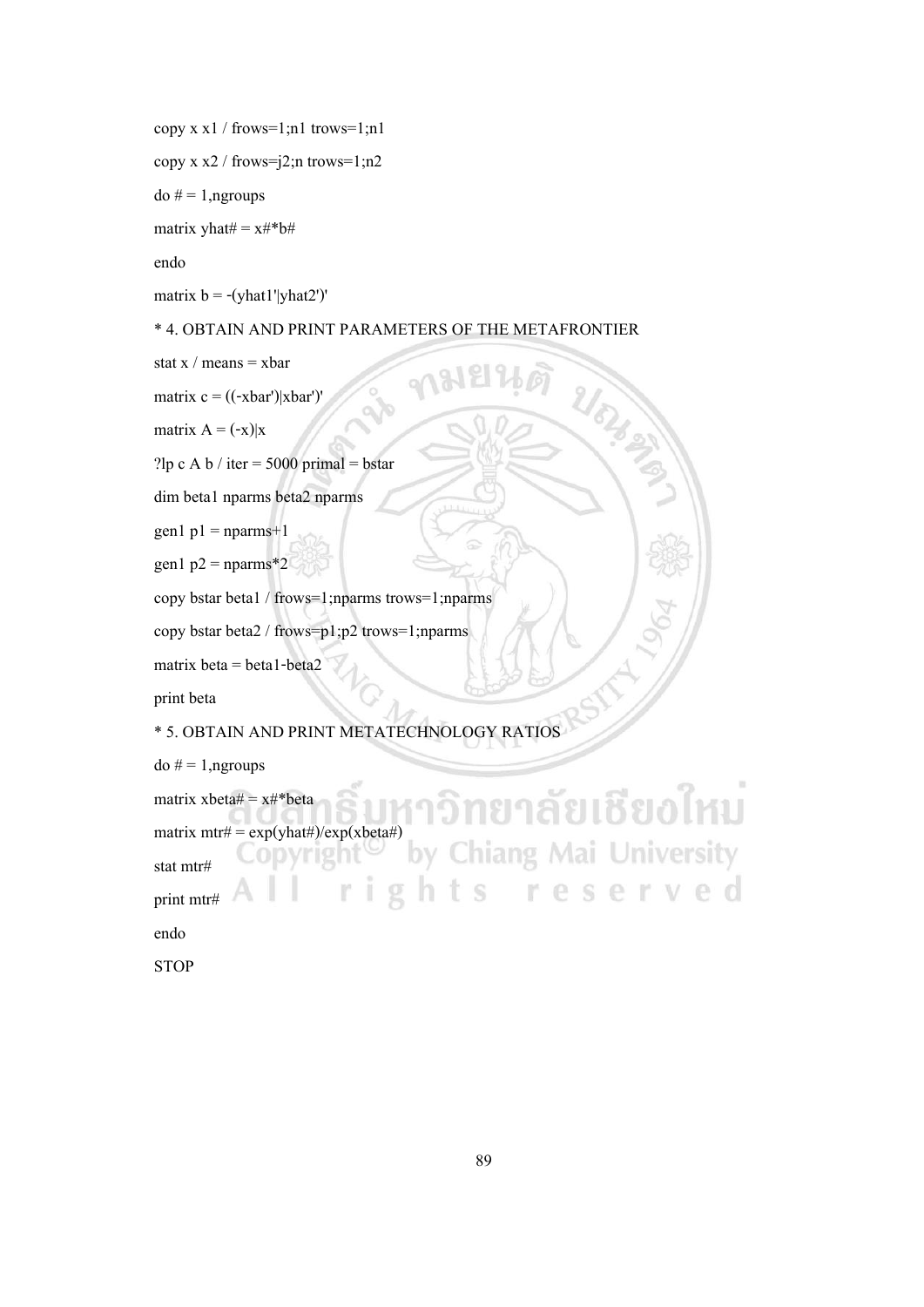# **2.2 ผลการรัน Metafrontier ด้วยโปรแกรม SHAZAM 8.0**

|\_\*The file parmd.txt contains estimated parameters of group fronties (bycolumn)

```
|_*The file sysd.txt contains n# dataobservationsforgroup#
```
| \*1.wetnumbersofparametersETC.

| gen1 nparms =  $16$ 

```
| gen1 ngroups = 2
```
| gen1 n1 =  $168$ 

| gen1 n2 =  $142$ 

```
|_*2.READ THE ESTIMATED PARAMETERS OF THE GROUP FRONTIERS
```
21891

| read (c:\Meta\MB.txt) parm / rows = nparms cols = ngroups

UNIT 88 IS NOW ASSIGNED TO: c:\Meta\MB.txt

16 ROWS AND 2 COLUMNS, BEGINNING AT ROW

...SAMPLE RANGE IS NOW SET TO:  $-1$  16

```
\lfloor do \# = 1, ngroups
```
|\_dim b# nparms

```
| copy parm b# / fcols=#;# tcols = 1;1
```
|\_endo

```
\phi = 1, ngroups
```

```
****** EXECUTION BEGINNING FOR DO LOOP # = 1
```

```
#_ dim b1 nparms
```

```
ัยเชียงใหม่
# copy parm b1 / fcols=1;1 tcols = 1;1
```
#\_ endo

```
#_ dim b2 nparms
```
 $\#$  copy parm b2 / fcols=2;2 tcols = 1;1

```
#_ endo
```
\*\*\*\*\*\* EXECUTION FINISHED FOR DO LOOP #= 2

## |\_\* 3. READ THE DATA AND CONSTRUCT DATA MATRICES AND VECTORS

| gen1  $j2 = n1+1$ 

| gen1 n = n1+n2

|\_smpl 1 n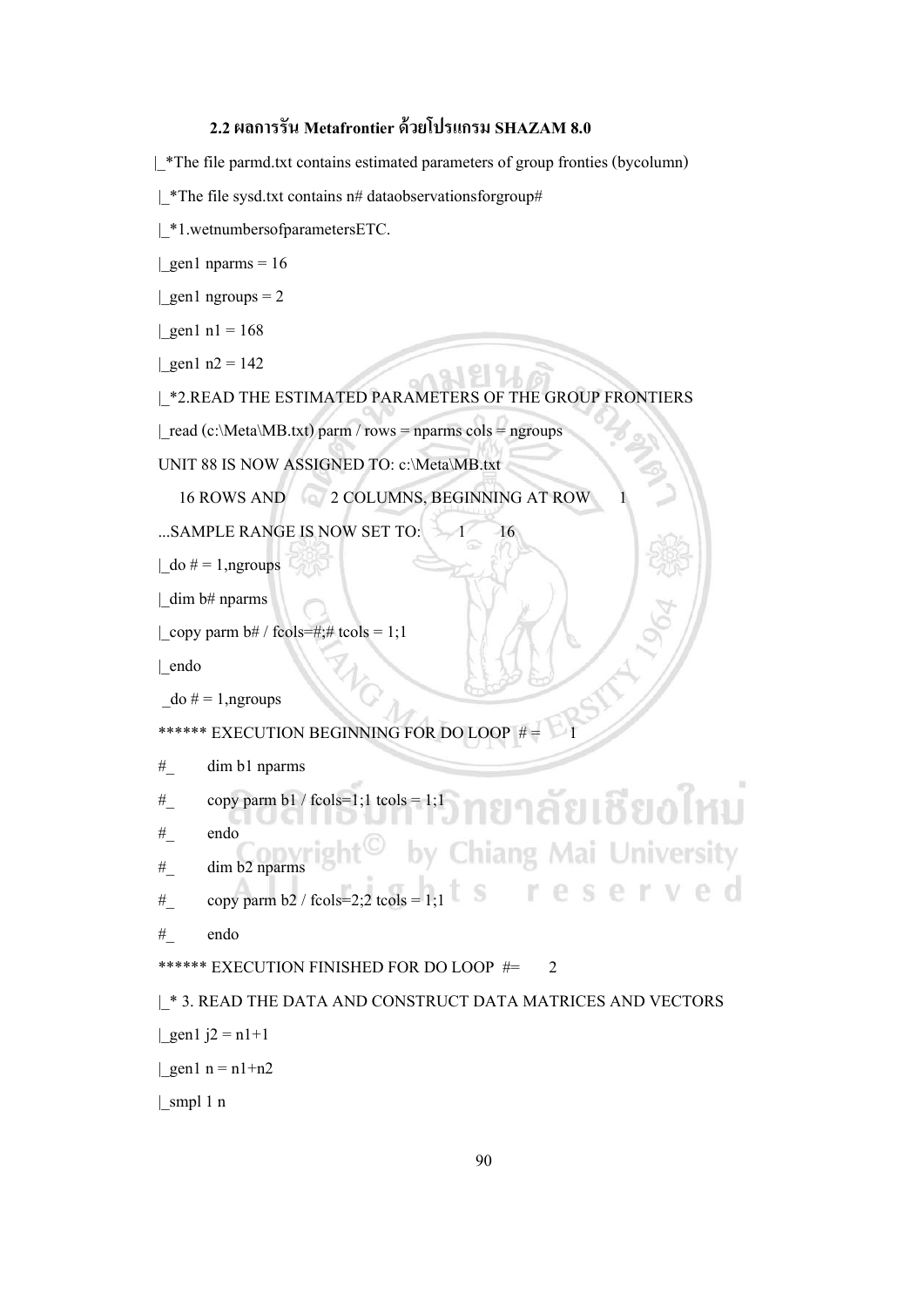| genr one  $= 1$ 

| genr d $1 = 0$ 

| read (c:\Meta\MT.txt) group t ly d1 lx1-lx4 lx11-lx14 lx22-lx24 $\&$ 

| lx33-lx34 lx44

UNIT 88 IS NOW ASSIGNED TO: c:\Meta\MT.txt

18 VARIABLES AND 310 OBSERVATIONS STARTING AT OBS 1

URA 2N

 $|$  smpl 1 n

| matrix x = one|d1|lx1|lx2|lx3|lx4|lx11|lx12|lx13|lx14|&

| lx22|lx23|lx24|lx33|lx34|lx44

|\_dim x1 n1 nparms x2 n2 nparms

|\_copy x x1 / frows=1;n1 trows=1;n1

|\_copy x x2 / frows=j2;n trows=1;n2

 $\lfloor$  do  $\# = 1$ , ngroups

| matrix yhat#  $= x#^*b#$ 

|\_endo

```
\phi = 1, ngroups
```
\*\*\*\*\*\* EXECUTION BEGINNING FOR DO LOOP # = 1

- # matrix yhat $1 = x1 * b1$
- #\_ endo
- # matrix yhat $2 = x2 * b2$
- #\_ endo

\*\*\*\*\*\* EXECUTION FINISHED FOR DO LOOP  $\text{\_}matrix b = -( \text{what1'} \text{lyhat2'})'$  $\Omega$ |\_\* 4. OBTAIN AND PRINT PARAMETERS OF THE METAFRONTIER | stat x / means = xbar

NAME N MEAN ST. DEV VARIANCE MINIMUM MAXIMUM ...NOTE...TREATING COLUMNS OF X AS VECTORS

- X 310 1.0000 0.0000 0.0000 1.0000 1.0000
- X 310 0.30000 0.45900 0.21068 0.0000 1.0000
- X 310 -0.36697E-02 0.18131 0.32874E-01 -0.41230 0.42620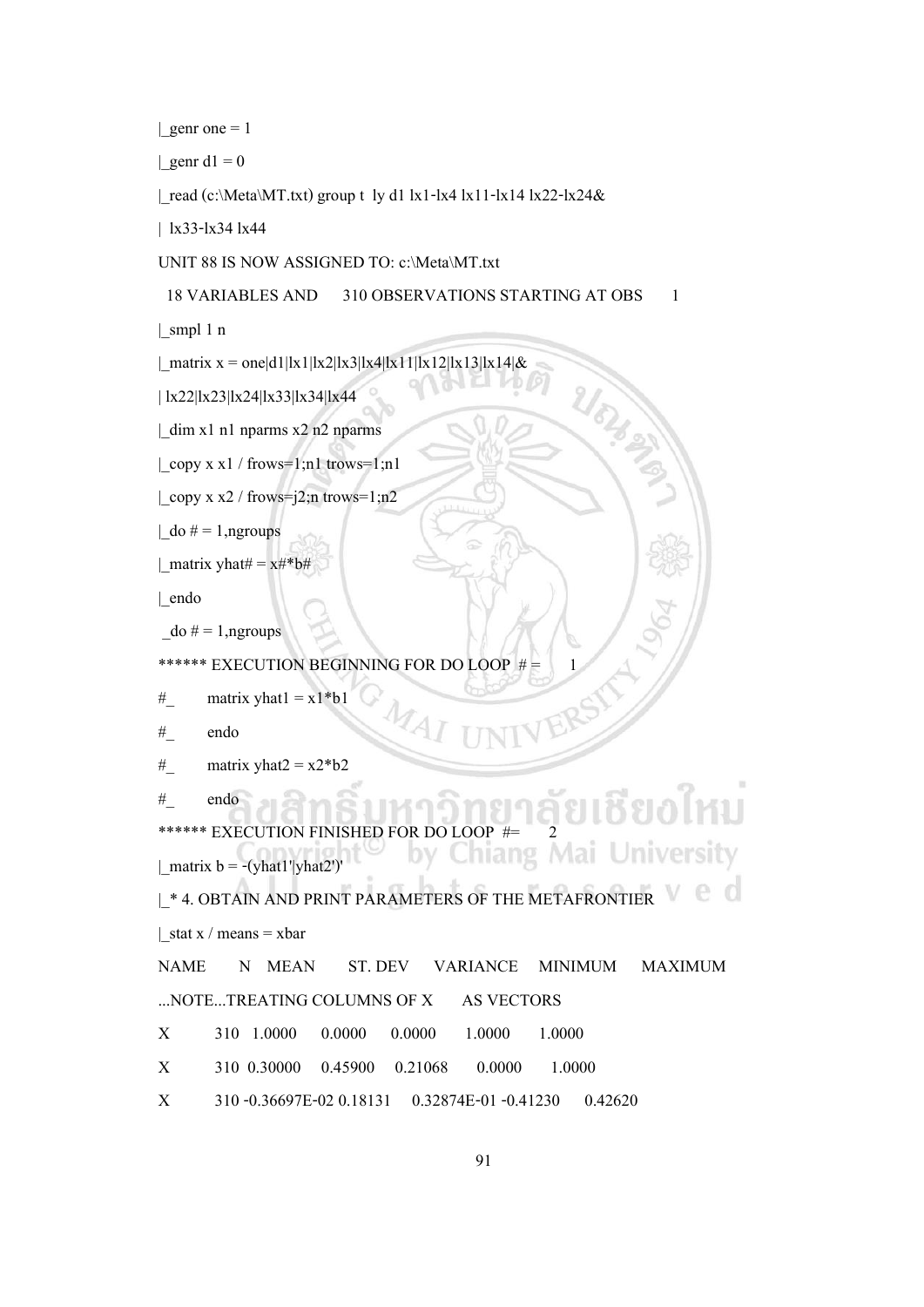```
X 310 -0.30068E-02 0.37413 0.13997 -0.88430 1.1096
X 310 -0.33123E-02 0.55139 0.30403 -1.9053 1.3186
X 310 -0.17483E-01 0.64155 0.41159 -2.4636 1.6912
X 310 0.32774E-01 0.40604E-01 0.16487E-02 0.0000 0.18160
X 310 0.36380E-01 0.81030E-01 0.65658E-02 -0.90800E-01 0.31820
X 310 0.24095E-01 0.95021E-01 0.90290E-02 -0.31120 0.37040
X 310 0.99013E-02 0.12296 0.15120E-01 -0.69200 0.60400
X 310 0.13953 0.21650 0.46871E-01 0.0000 1.2312
X 310 0.93518E-01 0.19397 0.37625E-01 -0.33300 0.97670
X 310 0.58176E-01 0.27785 0.77200E-01 -1.4633 1.6535
X 310 0.30306 0.49903 0.24903 0.0000 3.6301
X 310 0.62329E-01 0.40075 0.16060 -1.4481 3.6072
X 310 0.41056 0.75312 0.56719 0.0000 6.0695
| matrix c = ((-\bar{x}bar')|xbar')'| matrix A = (-x)|x|| ?lp c A b / iter = 5000 primal = bstar
...DESPITE THE ZERO IN THE Z ROW, THERE IS NO OTHER OPTIMAL FEASIBLE 
SOLUTION
|_dim beta1 nparms beta2 nparms
| gen1 p1 = nparms+1
| gen1 p2 = nparms*2
|_copy bstar beta1 / frows=1;nparms trows=1;nparms
|_copy bstar beta2 / frows=p1;p2 trows=1;nparms
| matrix beta = beta1-beta2
|_print beta
   BETA
  0.4283871 0.5081417E-01 0.8316258 0.3236076 -0.1236034
 -0.1097666E-01 -2.035296 -1.885883 0.4395370 -0.2833171E-02
  2.031772 -1.537323 0.3032139E-01 0.4730783 -0.1005196
  0.1968609
```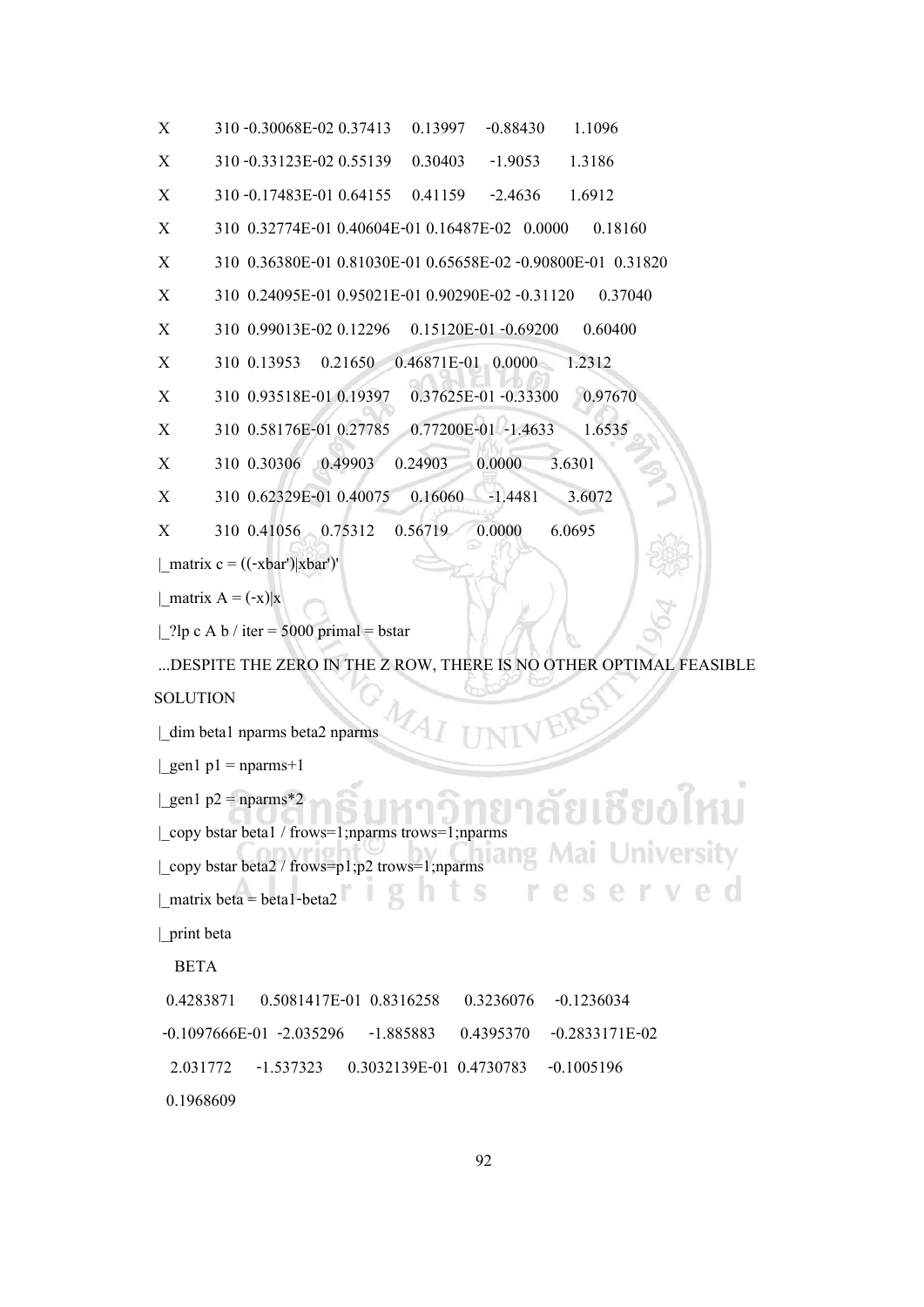|\_\* 5. OBTAIN AND PRINT METATECHNOLOGY RATIOS

 $\vert$  do  $\# = 1$ ,ngroups

| matrix xbeta $# = x#^*$ beta

 $\text{matrix mtr} \# = \exp(\text{yhat}\#)/\exp(\text{xbeta}\#)$ 

|\_stat mtr#

|\_print mtr#

|\_endo

 $\phi = 1$ , ngroups

\*\*\*\*\*\* EXECUTION BEGINNING FOR DO LOOP  $# = 1$ 

# matrix  $xbeta = x1 * beta$ 

 $\#$  matrix mtr1 = exp(yhat1)/exp(xbeta1)

 $#$  stat mtrl

NAME N MEAN ST. DEV VARIANCE MINIMUM MAXIMUM

MTR1 168 0.69426 0.18751 0.35161E-01 0.53367E-01 1.0000

 $#$  print mtr1

MTR1

| 0.2556093 | 0.7725092 | 0.8158881 | 0.7763437 | 0.6243597               |
|-----------|-----------|-----------|-----------|-------------------------|
| 0.6825835 | 0.7739650 | 0.6858722 | 0.9677697 | 0.7311568               |
| 0.6540991 | 0.6965513 | 0.8180353 | 0.7286908 | 0.5626583               |
| 0.1762985 | 0.4367420 | 0.8574387 | 0.8177911 | 0.8110632               |
| 0.7231197 | 0.5391541 | 0.4274775 | 0.8185091 | 0.6502175               |
| 0.9175007 | 0.2287082 | 0.3420836 |           | 0.5336707E-01 0.3288071 |
| 0.8596617 | 1.000000  | 0.7834580 | 0.7357941 | 0.6257045               |
| 0.5652537 | 0.1880551 | 0.2716161 | 0.7528305 | 0.7963415               |
| 0.6452487 | 0.6764136 | 1.000000  | 0.2448988 | 0.5552584               |
| 0.8536400 | 0.6276033 | 0.6783221 | 0.7820951 | 0.5300495               |
| 0.8268543 | 0.9899432 | 1.000000  | 0.7826958 | 1.000000                |
| 0.7698165 | 0.7812060 | 0.7765592 | 0.5243807 | 0.7605870               |
| 0.6890442 | 0.6827104 | 0.6114354 | 0.7210168 | 0.8064291               |
| 0.8946689 | 0.5706427 | 0.7029756 | 0.9390771 | 0.9302518               |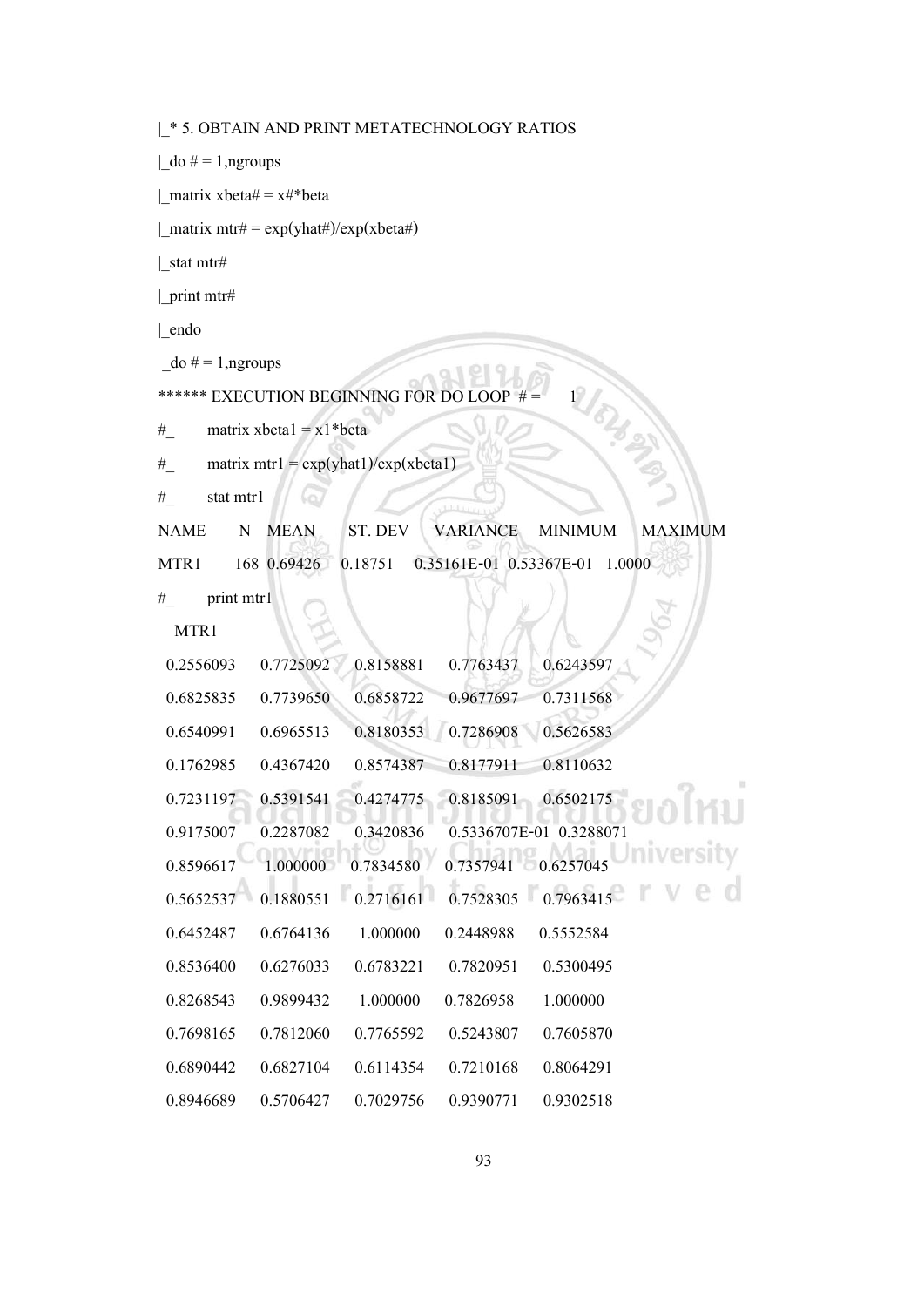| 0.7846900 | 0.7415335 | 0.4051841 | 0.4061279 | 0.6421576 |
|-----------|-----------|-----------|-----------|-----------|
| 0.8193909 | 0.7932985 | 0.1659232 | 0.7450430 | 0.3793513 |
| 0.7327577 | 0.7020507 | 0.8036999 | 0.5268801 | 0.8978046 |
| 0.8195349 | 0.4753807 | 0.6404297 | 0.6088259 | 0.8197132 |
| 0.7713400 | 0.7776643 | 0.7542835 | 0.8210954 | 0.9331995 |
| 0.8593240 | 0.4320881 | 0.7255430 | 0.8274062 | 0.7521692 |
| 0.7948210 | 0.7687243 | 0.7043441 | 0.9334992 | 0.7710046 |
| 0.5506832 | 0.7137180 | 0.7918870 | 0.7656851 | 0.5999279 |
| 0.6661754 | 0.6453386 | 0.7612444 | 0.4503928 | 0.2926672 |
| 0.8000879 | 0.7057790 | 0.6375440 | 0.8034971 | 0.7126474 |
| 0.7682356 | 0.7943910 | 0.7567018 | 0.7995231 | 0.7650824 |
| 0.7137180 | 0.5506832 | 0.7943910 | 0.8124483 | 0.6169563 |
| 0.7154515 | 0.2926672 | 0.7939474 | 0.7440735 | 0.6536089 |
| 0.7057790 | 0.7682356 | 0.6536089 | 0.9027477 | 0.8214791 |
| 0.4844984 | 0.9027477 | 0.7459083 | 0.7169698 | 0.7799261 |
| 0.8494073 | 0.9390771 | 0.9755579 | 0.6085068 | 0.7155916 |
| 0.4455083 | 0.6891917 | 0.7617145 | 0.8665160 | 0.6540991 |
| 0.6196260 | 0.6651366 | 0.7874310 | 0.7859320 | 0.6121891 |
| 0.2267064 | 0.8233804 | 0.7943910 | 0.3288071 | 0.7763437 |
| 0.8630447 | 0.8002906 | 0.9523718 |           |           |

```
# endo<br>
# matrix xbeta2 = x2*beta
#_ endo
#_ matrix mtr2 = exp(yhat2)/exp(xbeta2)
                                      erved
                   ghts res
\# stat mtr2
               r i
NAME N MEAN ST. DEV VARIANCE MINIMUM MAXIMUM
MTR2 142 0.91468 0.74765E-01 0.55897E-02 0.71521 1.0000
#_ print mtr2
 MTR2
 0.9757144 0.9559722 1.000000 0.7152073 0.9846241
 0.7481944 0.9612427 0.9763587 0.7637485 0.9816315
```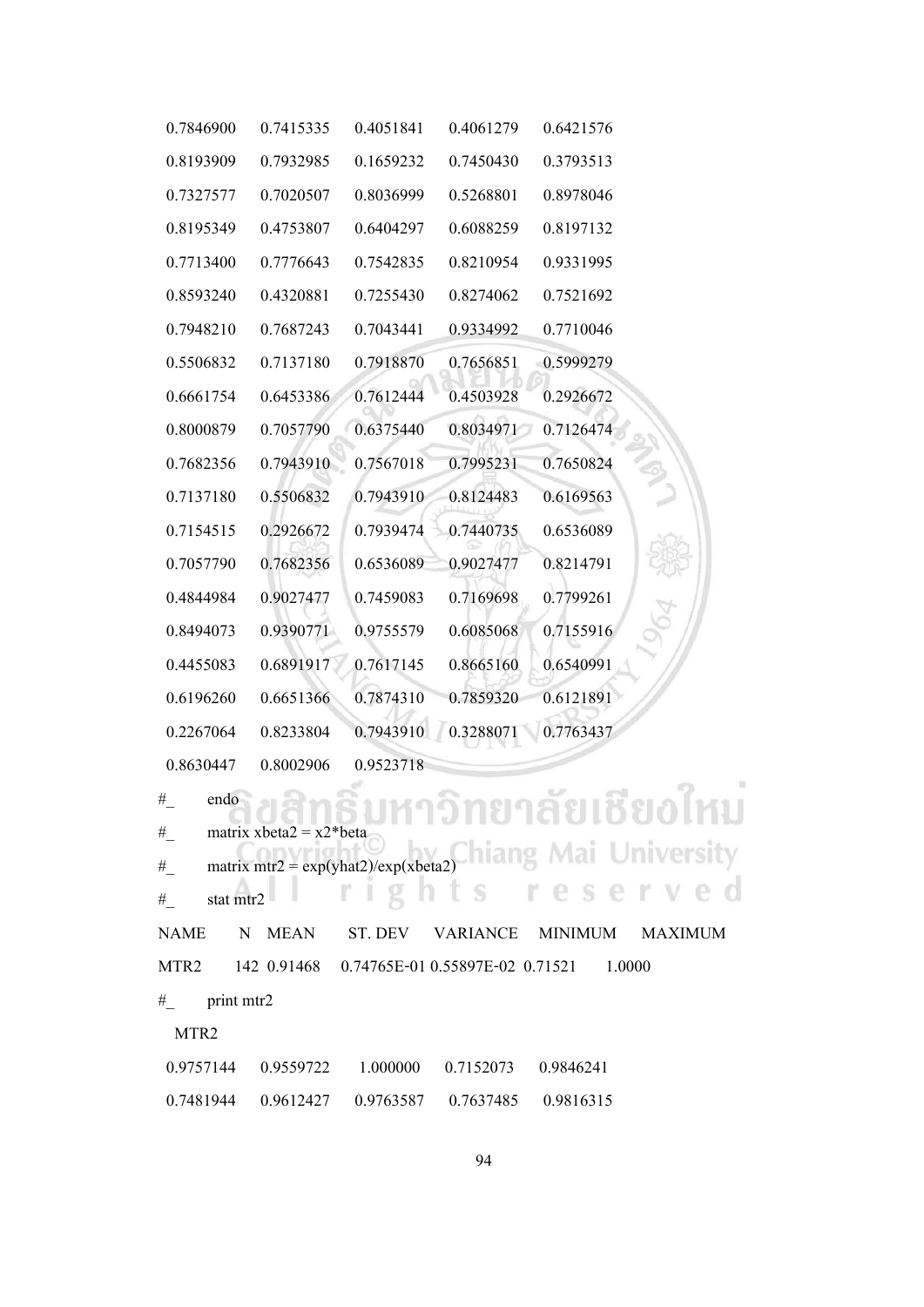| 0.9656649        | 0.9910120 | 0.9572340 | 1.000000  | 1.000000  |  |
|------------------|-----------|-----------|-----------|-----------|--|
| 0.9784957        | 0.9317239 | 0.9927531 | 0.9750668 | 0.7929393 |  |
| 0.8868797        | 1.000000  | 0.9350484 | 1.000000  | 0.9216004 |  |
| 0.8387043        | 0.9747492 | 1.000000  | 0.9022781 | 0.9801332 |  |
| 0.8050897        | 1.000000  | 0.9862048 | 0.9269423 | 0.9817364 |  |
| 0.8050897        | 0.9323551 | 0.9719662 | 1.000000  | 0.8299537 |  |
| 0.9039487        | 0.9886368 | 0.9464516 | 0.9748147 | 0.9464288 |  |
| 0.9060500        | 0.9867912 | 0.9143381 | 0.8319781 | 0.8795331 |  |
| 0.9148708        | 1.000000  | 0.9346648 | 0.7691440 | 0.7160083 |  |
| 0.8916583        | 0.7506972 | 0.9019073 | 0.8575544 | 0.8082582 |  |
| 0.7182714        | 0.9934558 | 0.8327642 | 0.9814645 | 0.9924937 |  |
| 0.9800245        | 0.8332836 | 0.8323216 | 0.9892514 | 0.8934244 |  |
| 0.9657115        | 0.9940358 | 0.8938212 | 0.9856924 | 0.8717674 |  |
| 0.8141203        | 0.7412503 | 0.9622296 | 0.8781867 | 0.8593581 |  |
| 0.8203848        | 1.000000  | 0.9801294 | 0.9490630 | 0.8569032 |  |
| 0.9825290        | 0.8925112 | 0.9397706 | 0.8658771 | 0.9708086 |  |
| 0.9758942        | 0.7950029 | 0.9289877 | 0.7180842 | 0.9464696 |  |
| 0.9484157        | 0.8658771 | 0.9647029 | 0.8529035 | 0.9289877 |  |
| 0.9198235        | 0.9380813 | 0.9331265 | 0.9032486 | 0.9176102 |  |
| 0.9667085        | 0.8687956 | 0.8950498 | 0.8100716 | 0.9336155 |  |
| 0.8206615        | 0.8452980 | 0.9148387 | 0.9374271 | 0.8767833 |  |
| 0.9248412        | 0.8462570 | 0.9673439 | 0.9223064 | 0.9380415 |  |
| 0.9171759        | 0.8839422 | 0.9256416 | 0.9513582 | 0.8414424 |  |
| 0.8995552        | 1.000000  | 0.9191736 | 1.000000  | 0.9446700 |  |
| 0.9832782        | 0.9655981 | 0.8012749 | 0.9712250 | 0.9912766 |  |
| 0.9219251        | 0.9815011 | 0.9778551 | 0.7651243 | 0.9755562 |  |
| 0.9610774        | 0.8790159 |           |           |           |  |
| endo<br>$#_{\_}$ |           |           |           |           |  |

|\_STOP TYPE COMMAND

\*\*\*\*\*\* EXECUTION FINISHED FOR DO LOOP #= 2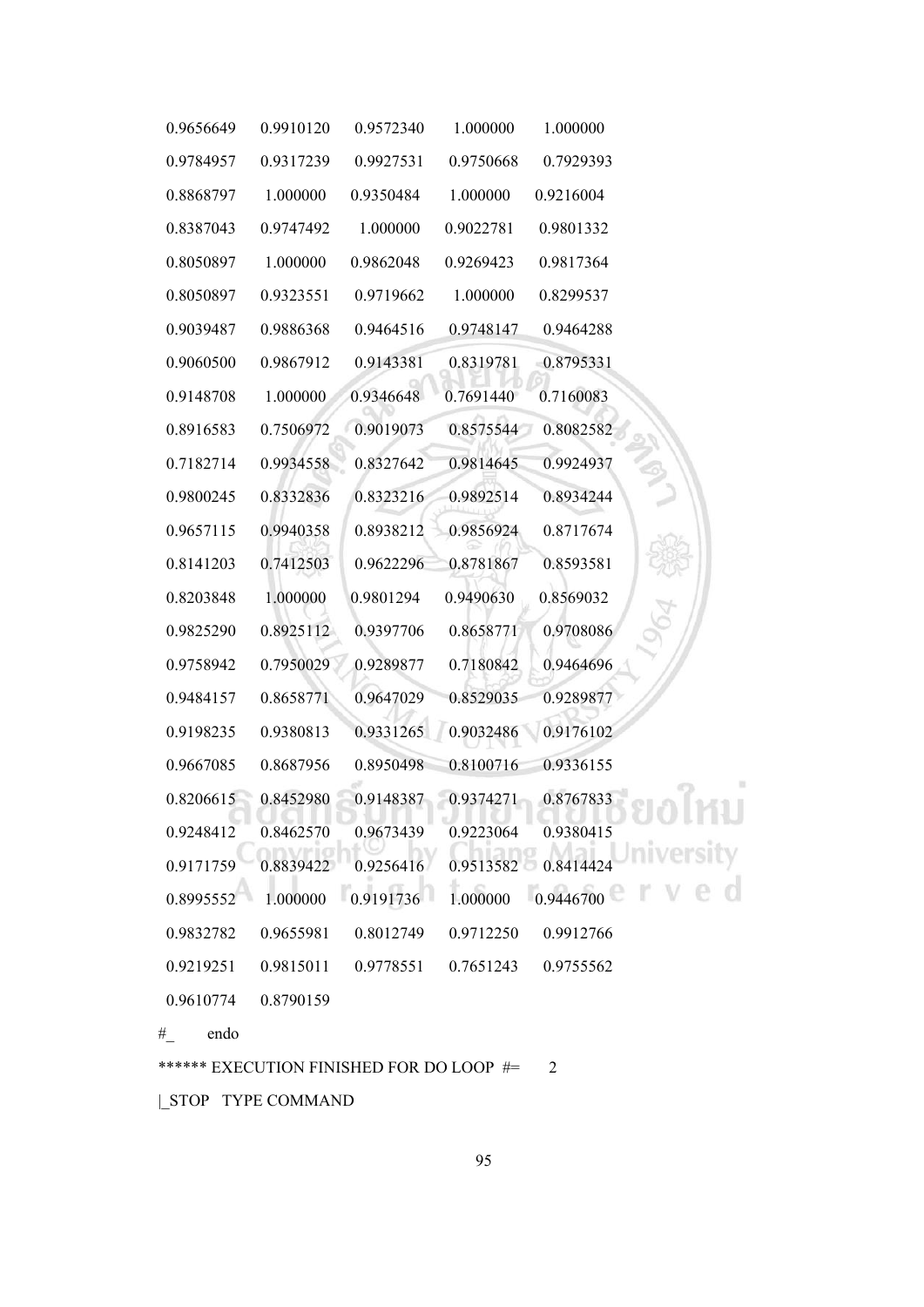# **ภาคผนวก ข**

# **ระดับประสิทธิภาพทางเทคนิค**การผลิต

| หน่วยการผลิตที่ | TE       | <b>MTR</b> | TEm      |
|-----------------|----------|------------|----------|
| $\,1\,$         | 0.91     | 0.26       | 0.23     |
| $\overline{2}$  | 0.44     | 0.77       | 0.34     |
| $\mathfrak{Z}$  | 0.95     | 0.82       | 0.77     |
| $\overline{4}$  | 0.94     | 0.78       | 0.73     |
| $\sqrt{5}$      | 0.83     | $0.62\,$   | 0.52     |
| $\sqrt{6}$      | 0.83     | 0.68       | 0.57     |
| $\sqrt{ }$      | 0.92     | $0.77\,$   | $0.71\,$ |
| $\,$ $\,$       | 0.93     | 0.69       | 0.64     |
| $\mathbf{9}$    | 0.73     | 0.97       | $0.71\,$ |
| 10              | 0.61     | 0.73       | 0.45     |
| $11\,$          | 0.94     | 0.65       | $0.62\,$ |
| $12\,$          | 0.62     | 0.70       | 0.43     |
| 13              | 0.81     | 0.82       | $0.66\,$ |
| 14              | $0.90\,$ | 0.73       | $0.66\,$ |
| 15              | 0.93     | 0.56       | 0.52     |
| 16 <sub>1</sub> | 0.95     | 0.18       | 0.17     |
| 17              | 0.94     | 0.44       | 0.41     |
| $18\,$          | 0.89     | $0.86\,$   | 0.76     |
| 19              | 0.95     | $0.82\,$   | $0.78\,$ |
| 20              | 0.57     | 0.81       | $0.46\,$ |
| 21              | $0.67\,$ | 0.72       | $0.48\,$ |
| 22              | 0.74     | 0.54       | 0.40     |
| 23              | 0.94     | 0.43       | $0.40\,$ |
| 24              | 0.89     | $0.82\,$   | 0.73     |

# **ตารางที่ ผ.1 ระดับประสิทธิภาพทางเทคนิคของจังหวัดประจวบคีรีขันธ์**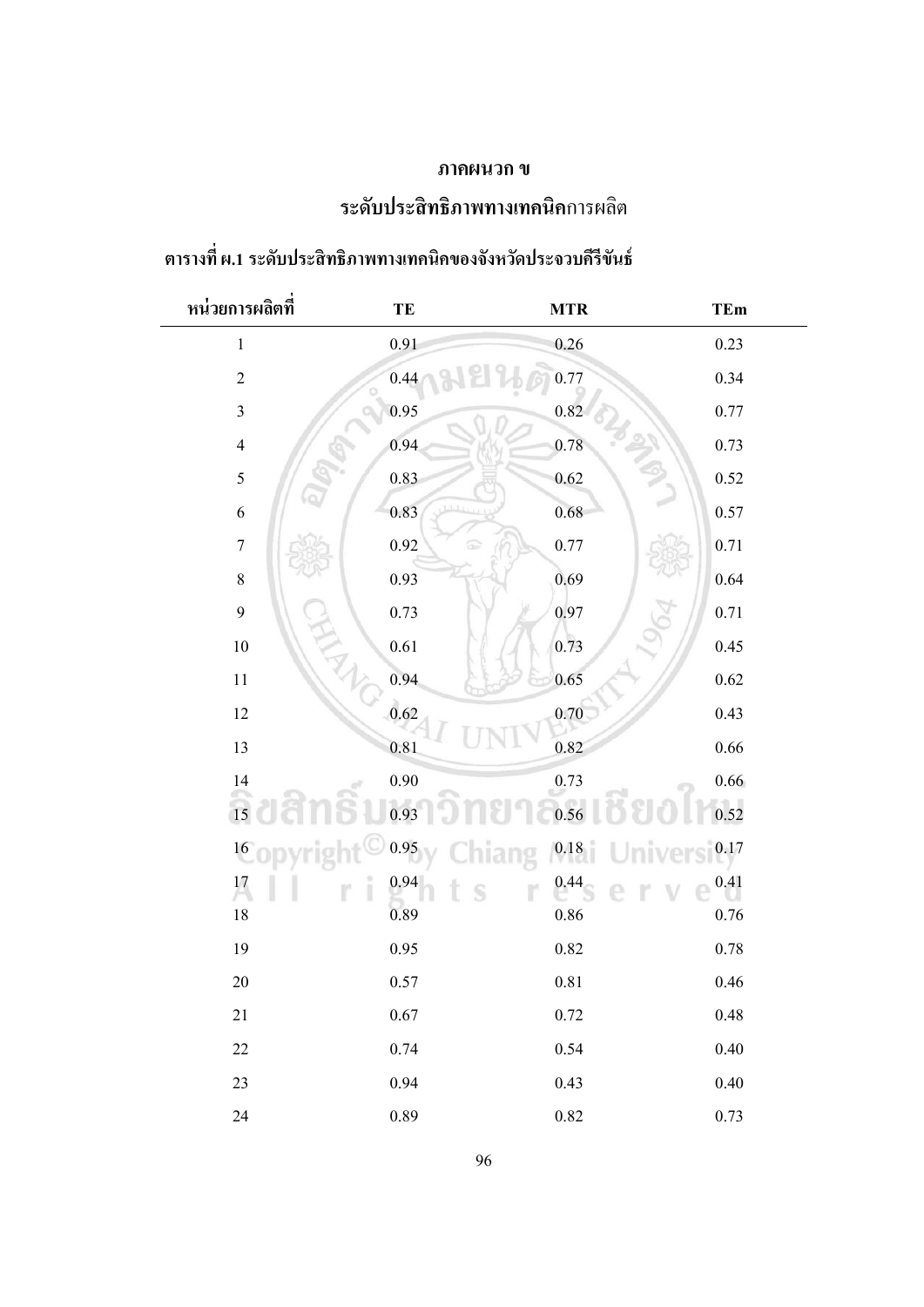| 25         | $0.86\,$ | 0.65     | $0.56\,$ |
|------------|----------|----------|----------|
| 26         | $0.86\,$ | 0.92     | 0.79     |
| $27\,$     | 0.73     | 0.23     | 0.17     |
| $28\,$     | 0.91     | 0.34     | 0.31     |
| 29         | $0.81\,$ | 0.05     | 0.04     |
| 30         | 0.91     | 0.33     | 0.30     |
| 31         | 0.40     | 0.86     | 0.34     |
| 32         | 0.87     | 1.00     | 0.87     |
| 33         | 0.47     | 0.78     | 0.37     |
| 34         | 0.77     | 0.74     | 0.57     |
| 35         | 0.92     | 0.63     | $0.58\,$ |
| 36         | 0.96     | 0.57     | 0.54     |
| 37         | 0.92     | 0.19     | 0.17     |
| 38         | 0.63     | 0.27     | 0.17     |
| 39         | 0.77     | 0.75     | 0.58     |
| 40<br>ANT- | 0.50     | $0.80\,$ | $0.40\,$ |
| 41         | 0.94     | 0.65     | 0.60     |
| 42         | 0.86     | 0.68     | 0.58     |
| 43         | 0.90     | 1.00     | 0.90     |
| 44         | 0.93     | 0.24     | 0.23     |
| 45         | 0.91     | 0.56     | $0.50\,$ |
| 46         | 0.97     | 0.85     | 0.82     |
| 47         | 0.69     | 0.63     | 0.43     |
| 48         | 0.89     | 0.68     | 0.60     |
| 49         | 0.94     | 0.78     | 0.74     |
| 50         | 0.97     | 0.53     | 0.52     |
| 51         | 0.93     | 0.83     | 0.77     |
| 52         | 0.94     | 0.99     | 0.93     |
| 53         | 0.90     | 1.00     | 0.90     |
| 54         | $0.87\,$ | $0.78\,$ | $0.68\,$ |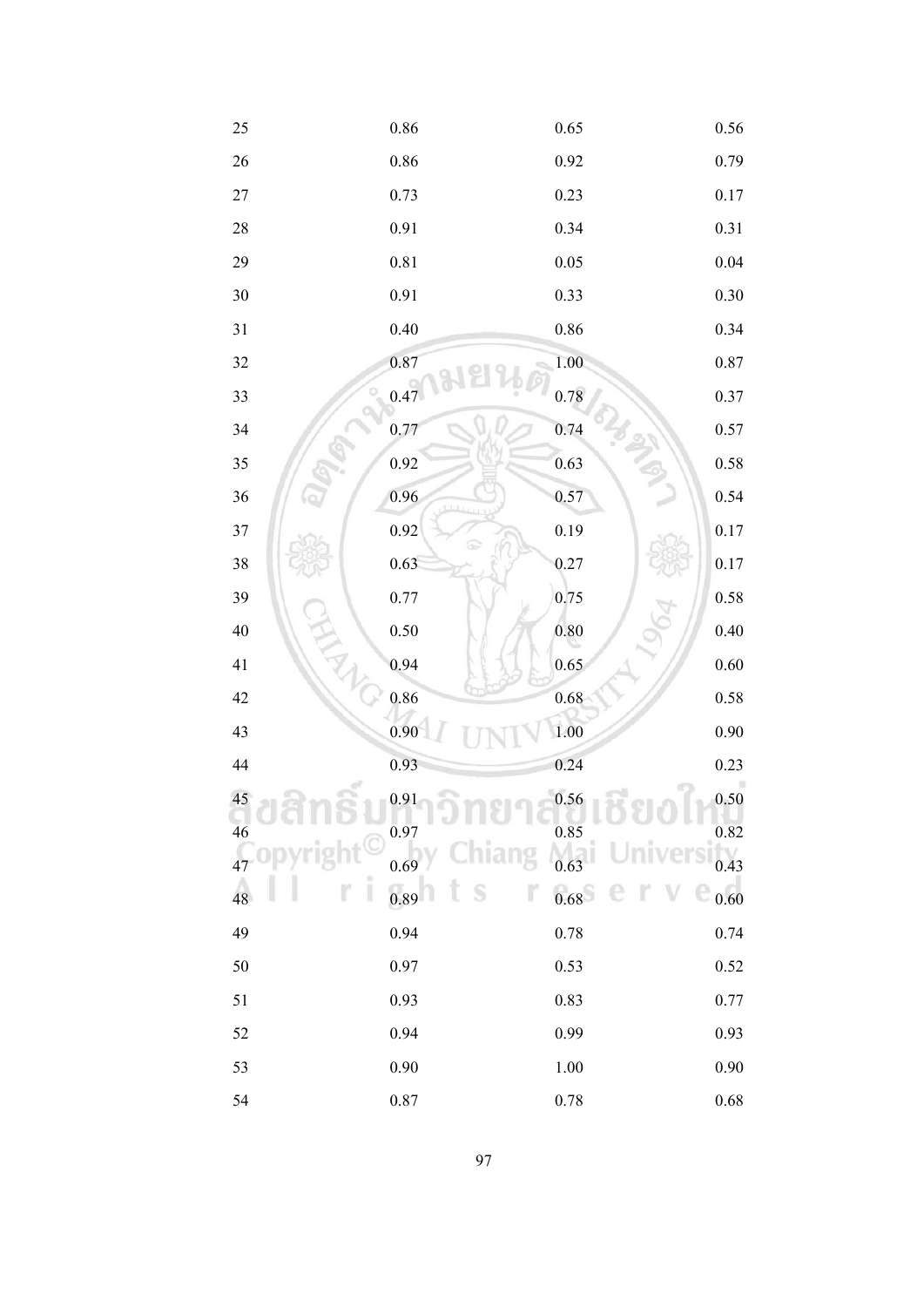| 55           | 0.93     | $1.00\,$ | 0.93     |
|--------------|----------|----------|----------|
| 56           | 0.94     | 0.77     | 0.72     |
| 57           | 0.92     | 0.78     | 0.72     |
| 58           | 0.96     | 0.78     | 0.75     |
| 59           | 0.91     | 0.52     | $0.48\,$ |
| 60           | 0.91     | 0.76     | 0.69     |
| 61           | 0.90     | 0.69     | 0.62     |
| 62           | 0.88     | 0.68     | $0.60\,$ |
| 63           | 0.88     | 0.61     | 0.54     |
| 64           | 0.87     | 0.72     | 0.63     |
| 65           | 0.96     | 0.81     | $0.77\,$ |
| 66           | 0.85     | 0.89     | $0.76\,$ |
| 67           | $0.88\,$ | 0.57     | 0.50     |
| 68           | 0.90     | 0.70     | 0.63     |
| 69           | 0.84     | 0.94     | 0.79     |
| $70\,$<br>H. | 0.90     | 0.93     | $0.84\,$ |
| $71\,$       | 0.89     | 0.78     | $0.70\,$ |
| $72\,$       | 0.89     | 0.74     | $0.66\,$ |
| 73           | 0.92     | 0.41     | 0.37     |
| 74           | 0.85     | 0.41     | 0.35     |
| 75           | 0.90     | 0.64     | 0.58     |
| 76           | 0.93     | 0.82     | 0.76     |
|              | 0.89     | 0.79     | 0.71     |
| 78           | 0.93     | 0.17     | 0.15     |
| 79           | 0.95     | 0.75     | 0.71     |
| 80           | 0.93     | 0.38     | 0.35     |
| 81           | 0.90     | 0.73     | 0.66     |
| 82           | 0.82     | 0.70     | 0.58     |
| 83           | 0.95     | $0.80\,$ | 0.76     |
| 84           | 0.94     | 0.53     | 0.49     |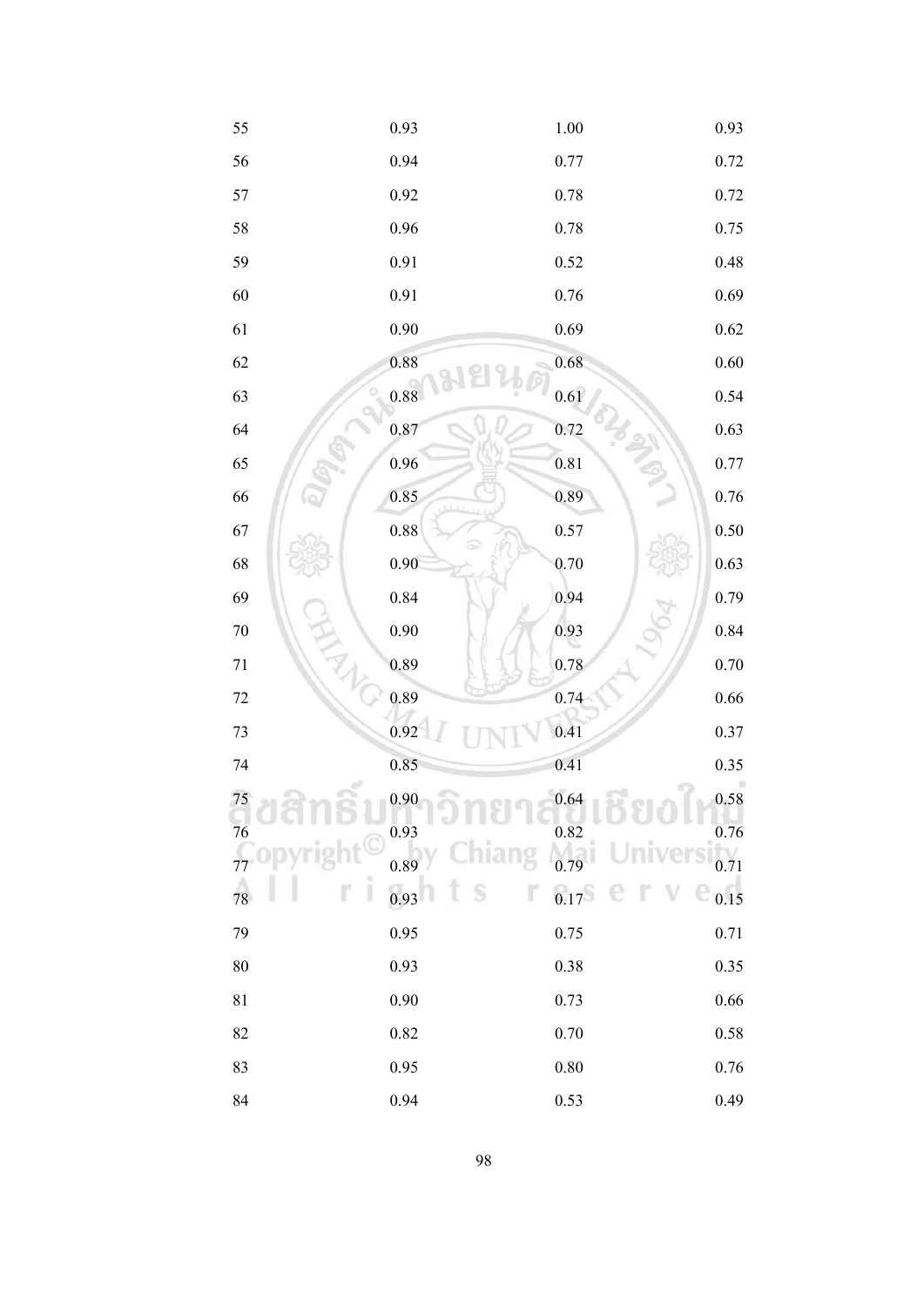| 85              | 0.93 | 0.90 | 0.83     |
|-----------------|------|------|----------|
| 86              | 0.89 | 0.82 | 0.73     |
| 87              | 0.93 | 0.48 | 0.44     |
| 88              | 0.90 | 0.64 | 0.57     |
| 89              | 0.92 | 0.61 | $0.56\,$ |
| 90              | 0.88 | 0.82 | 0.72     |
| 91              | 0.90 | 0.77 | 0.69     |
| 92              | 0.88 | 0.78 | 0.69     |
| 93              | 0.94 | 0.75 | 0.71     |
| 94              | 0.85 | 0.82 | $0.70\,$ |
| 95              | 0.90 | 0.93 | $0.84\,$ |
| 96              | 0.88 | 0.86 | $0.76\,$ |
| 97              | 0.93 | 0.43 | 0.40     |
| 98              | 0.75 | 0.73 | 0.55     |
| 99              | 0.90 | 0.83 | 0.74     |
| $100\,$<br>H. M | 0.89 | 0.75 | $0.67\,$ |
| 101             | 0.90 | 0.79 | 0.71     |
| $102\,$         | 0.90 | 0.77 | 0.69     |
| 103             | 0.91 | 0.70 | 0.64     |
| 104             | 0.90 | 0.93 | $0.84\,$ |
| 105             | 0.90 | 0.77 | $0.70\,$ |
| 106             | 0.85 | 0.55 | 0.47     |
| 107             | 0.95 |      | 0.68     |
| 108             | 0.86 | 0.79 | 0.68     |
| 109             | 0.91 | 0.77 | 0.69     |
| 110             | 0.87 | 0.60 | 0.52     |
| 111             | 0.93 | 0.67 | 0.62     |
| 112             | 0.86 | 0.65 | 0.55     |
| 113             | 0.88 | 0.76 | 0.67     |
| $114\,$         | 0.92 | 0.45 | 0.41     |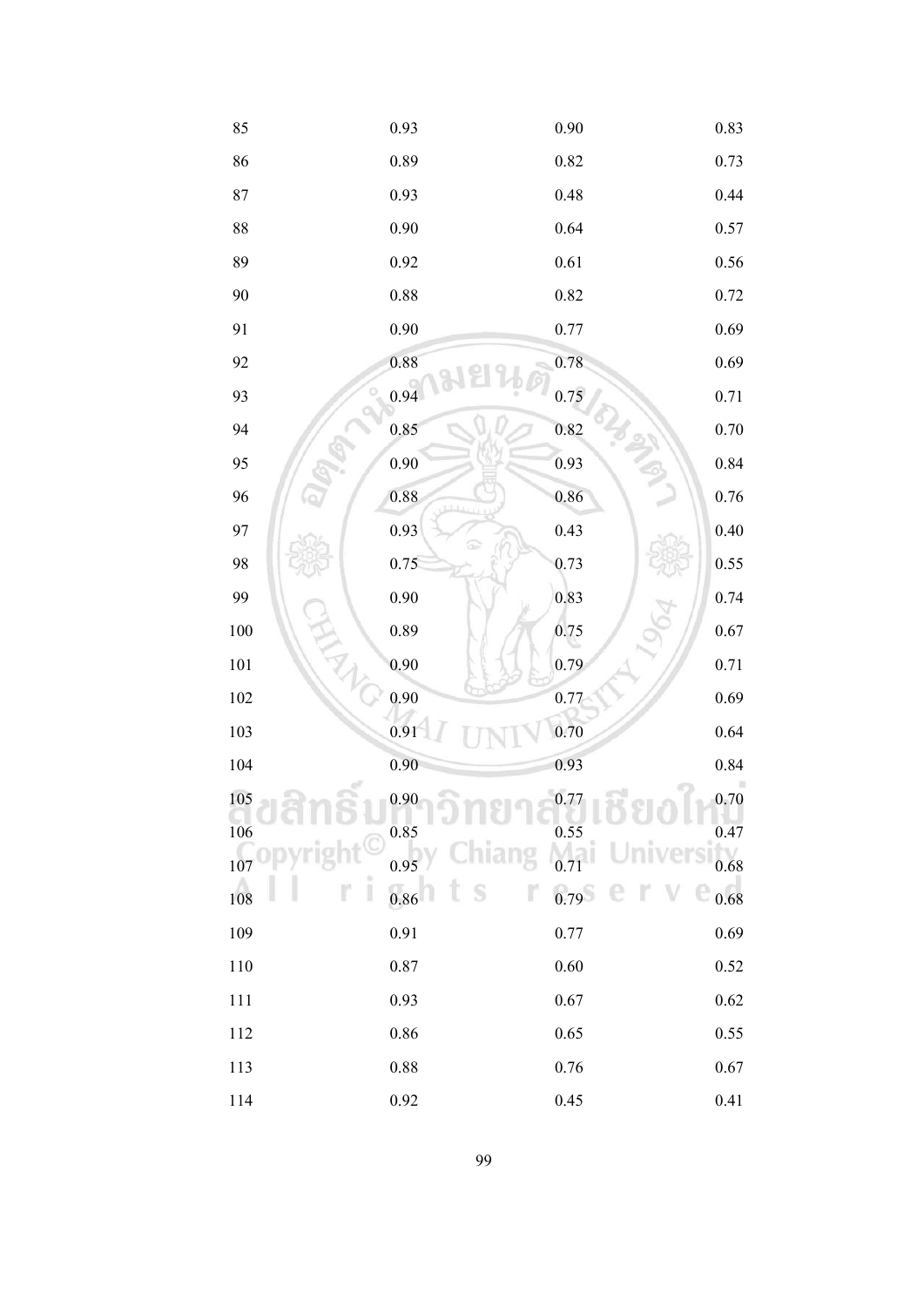| 115          | 0.91     | 0.29     | 0.27     |
|--------------|----------|----------|----------|
| 116          | 0.93     | $0.80\,$ | 0.75     |
| 117          | 0.92     | 0.71     | 0.65     |
| 118          | 0.79     | 0.64     | 0.51     |
| 119          | $0.88\,$ | $0.80\,$ | $0.71\,$ |
| 120          | 0.84     | 0.71     | $0.60\,$ |
| 121          | 0.95     | 0.77     | 0.73     |
| 122          | 0.93     | 0.79     | 0.74     |
| 123          | 0.64     | 0.76     | 0.49     |
| 124          | 0.86     | 0.80     | 0.69     |
| 125          | 0.90     | 0.77     | 0.69     |
| $126\,$      | 0.96     | 0.71     | $0.68\,$ |
| $127\,$      | $0.80\,$ | 0.55     | 0.44     |
| 128          | 0.92     | 0.79     | 0.73     |
| 129          | 0.96     | 0.81     | 0.78     |
| 130<br>N. W. | 0.95     | 0.62     | $0.58\,$ |
| 131          | 0.88     | 0.72     | 0.63     |
| 132          | 0.92     | 0.29     | 0.27     |
| 133          | 0.94     | 0.79     | 0.75     |
| 134          | 0.80     | 0.74     | 0.60     |
| 135          | 0.72     | 0.65     | 0.47     |
| 136          | 0.93     | 0.71     | 0.66     |
| 137          | 0.94     |          | 0.73     |
| 138          | 0.72     | 0.65     | 0.47     |
| 139          | 0.91     | 0.90     | $0.82\,$ |
| 140          | 0.93     | 0.82     | 0.76     |
| 141          | 0.91     | 0.48     | 0.44     |
| 142          | 0.90     | 0.90     | 0.82     |
| 143          | 0.93     | 0.75     | 0.69     |
| 144          | 0.88     | 0.72     | 0.63     |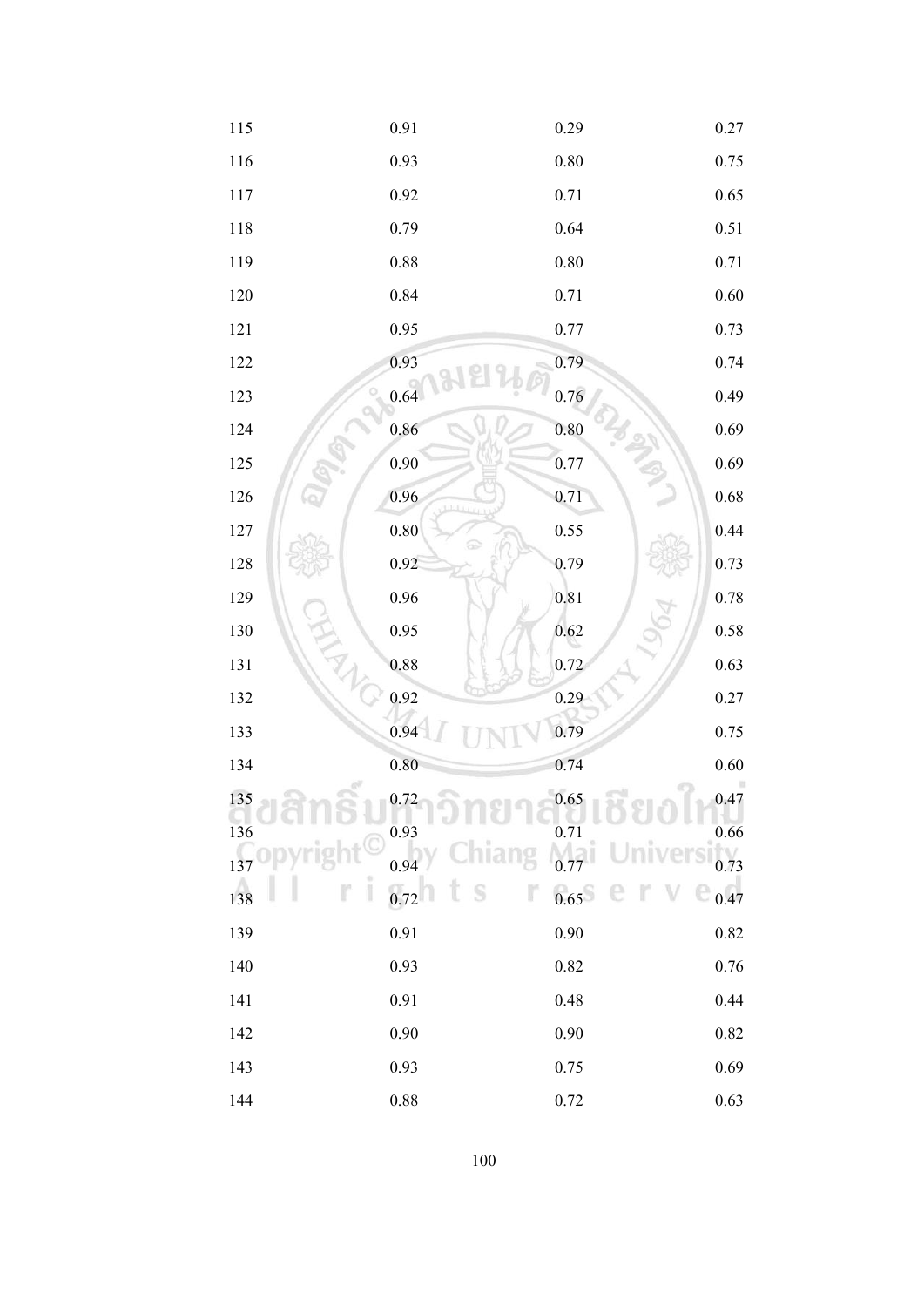

ที่มา: จากการวิเคราะห์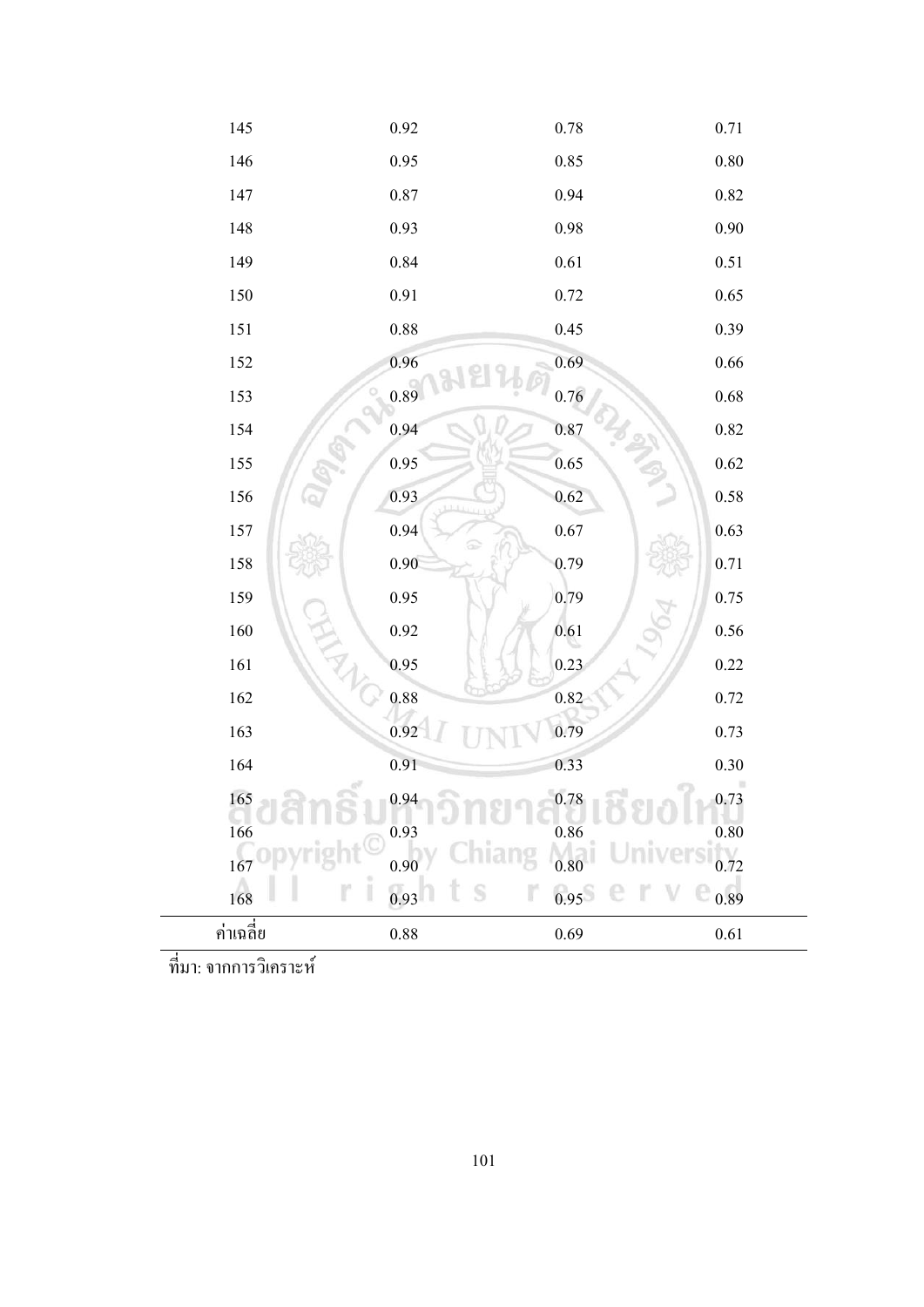| หน่วยการผลิตที   | TE                                     | <b>MTR</b>                   | TEm      |
|------------------|----------------------------------------|------------------------------|----------|
| $\,1$            | $0.92\,$                               | $0.98\,$                     | 0.89     |
| $\overline{2}$   | 0.94                                   | $0.96\,$                     | 0.90     |
| $\overline{3}$   | 0.51                                   | $1.00\,$                     | 0.51     |
| $\overline{4}$   | $0.96\,$                               | 0.72                         | 0.69     |
| 5                | 0.93                                   | 0.98                         | $0.91\,$ |
| $\sqrt{6}$       | $0.70\,$                               | 0.75                         | 0.53     |
| $\boldsymbol{7}$ | 0.94                                   | 0.96                         | $0.90\,$ |
| $\,8\,$          | 0.94                                   | 0.98                         | 0.92     |
| 9                | $\rm 0.88$                             | 0.76                         | 0.67     |
| $10\,$           | $0.90\,$                               | 0.98                         | 0.88     |
| $11\,$           | $0.92\,$                               | 0.97                         | 0.89     |
| $12\,$           | 0.90                                   | 0.99                         | $0.90\,$ |
| 13               | 0.86                                   | 0.96                         | 0.82     |
| 14               | 0.91                                   | 1.00                         | $0.91\,$ |
| $15\,$           | 0.63                                   | $1.00\,$                     | 0.63     |
|                  | 0.94                                   | 0.98                         | 0.92     |
| $\frac{16}{17}$  | 0.64                                   | 0.93                         | 0.59     |
| 18<br>O          | 0.92<br>$\stackrel{\circ}{\mathbb{I}}$ | 0.99                         | 0.91     |
| 19               | 0.93<br>ts                             | r<br>$\frac{1}{0.98}$<br>e r | 0.91     |
| 20               | 0.95                                   | 0.79                         | 0.75     |
| 21               | 0.92                                   | 0.89                         | 0.82     |
| 22               | 0.51                                   | 1.00                         | 0.51     |
| 23               | 0.81                                   | 0.94                         | 0.76     |
| 24               | 0.39                                   | $1.00\,$                     | 0.39     |

# **ตารางที่ ผ.2ระดับประสิทธิภาพทางเทคนิคของจังหวัดเชียงราย**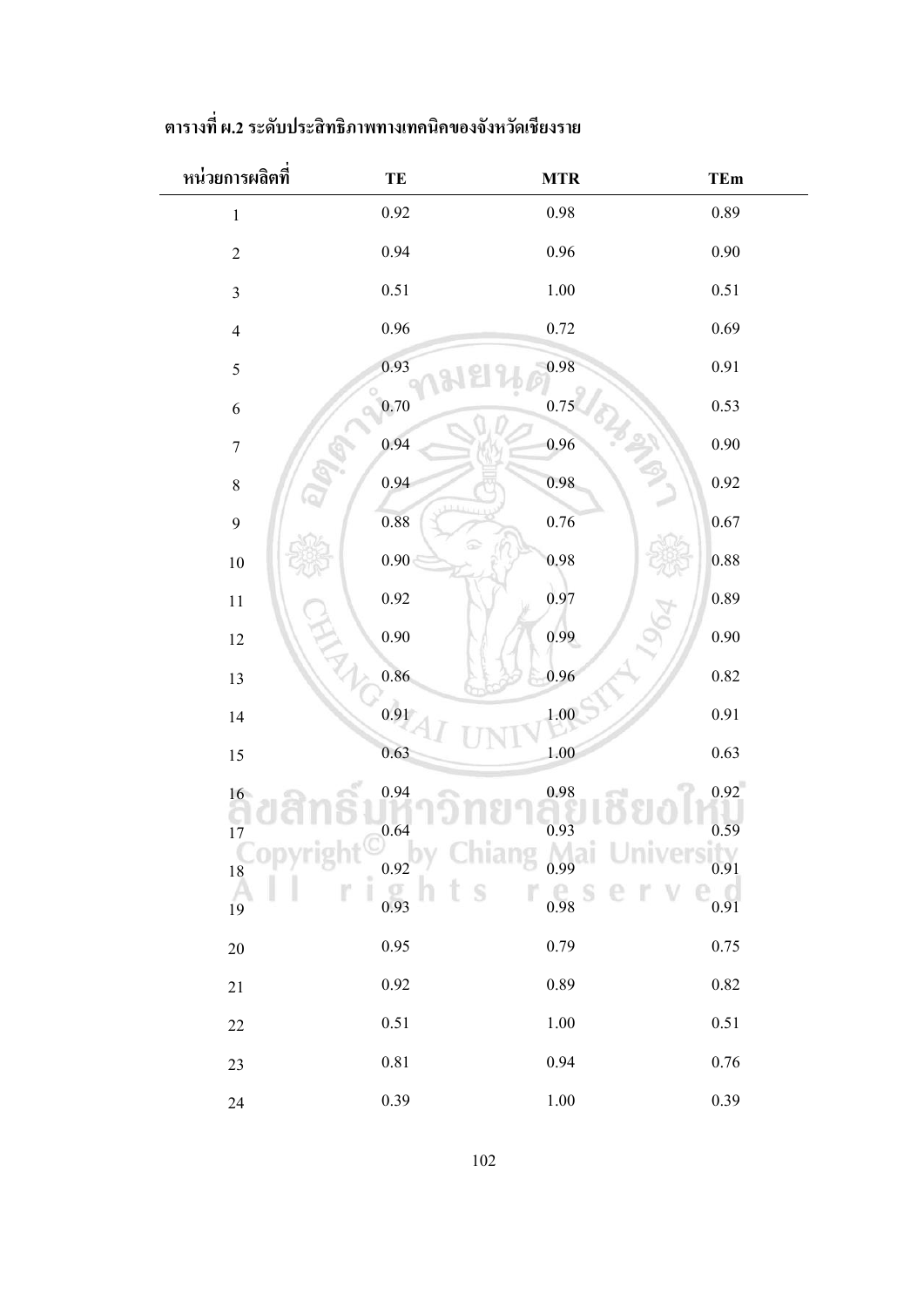| หน่วยการผลิตที  | TE       | <b>MTR</b>                                              | <b>TEm</b> |
|-----------------|----------|---------------------------------------------------------|------------|
| 25              | 0.97     | 0.92                                                    | 0.90       |
| 26              | 0.55     | 0.84                                                    | 0.46       |
| 27              | 0.97     | 0.97                                                    | 0.95       |
| 28              | 0.93     | 1.00                                                    | 0.93       |
| 29              | 0.93     | 0.90                                                    | 0.84       |
| 30              | 0.89     | 0.98                                                    | 0.88       |
| 31              | $0.86\,$ | $0.81\,$                                                | 0.69       |
| 32              | 0.86     | 1.00                                                    | $0.86\,$   |
| 33              | 0.92     | 0.99                                                    | 0.91       |
| 34              | 0.97     | 0.93                                                    | 0.90       |
| 35              | 0.90     | 0.98                                                    | 0.88       |
| 36              | $0.86\,$ | 0.81                                                    | 0.69       |
| 37              | 0.94     | 0.93                                                    | 0.87       |
| 38              | 0.48     | 0.97                                                    | 0.47       |
| 39              | 0.49     | $1.00\,$                                                | 0.49       |
| 40              | 0.93     | 0.83                                                    | 0.77       |
| 41              | $0.60\,$ | 0.90                                                    | 0.54       |
|                 |          | 42 0 10 0.83 0 10 0.99 0 0.82                           |            |
|                 |          | 43 ODyright <sup>O</sup> 0.67by Chiang 0.95 Universites |            |
| $\overline{44}$ |          | $\mathbb{R}$ 1 0.97 h t S 1 0.97 S e T V                | $_{0.95}$  |
| 45              | $0.68\,$ | 0.95                                                    | 0.65       |
| 46              | 0.58     | 0.91                                                    | 0.53       |
| 47              | 0.76     | 0.99                                                    | 0.75       |
| 48              | 0.82     | 0.91                                                    | 0.75       |
| 49              | 0.91     | 0.83                                                    | 0.76       |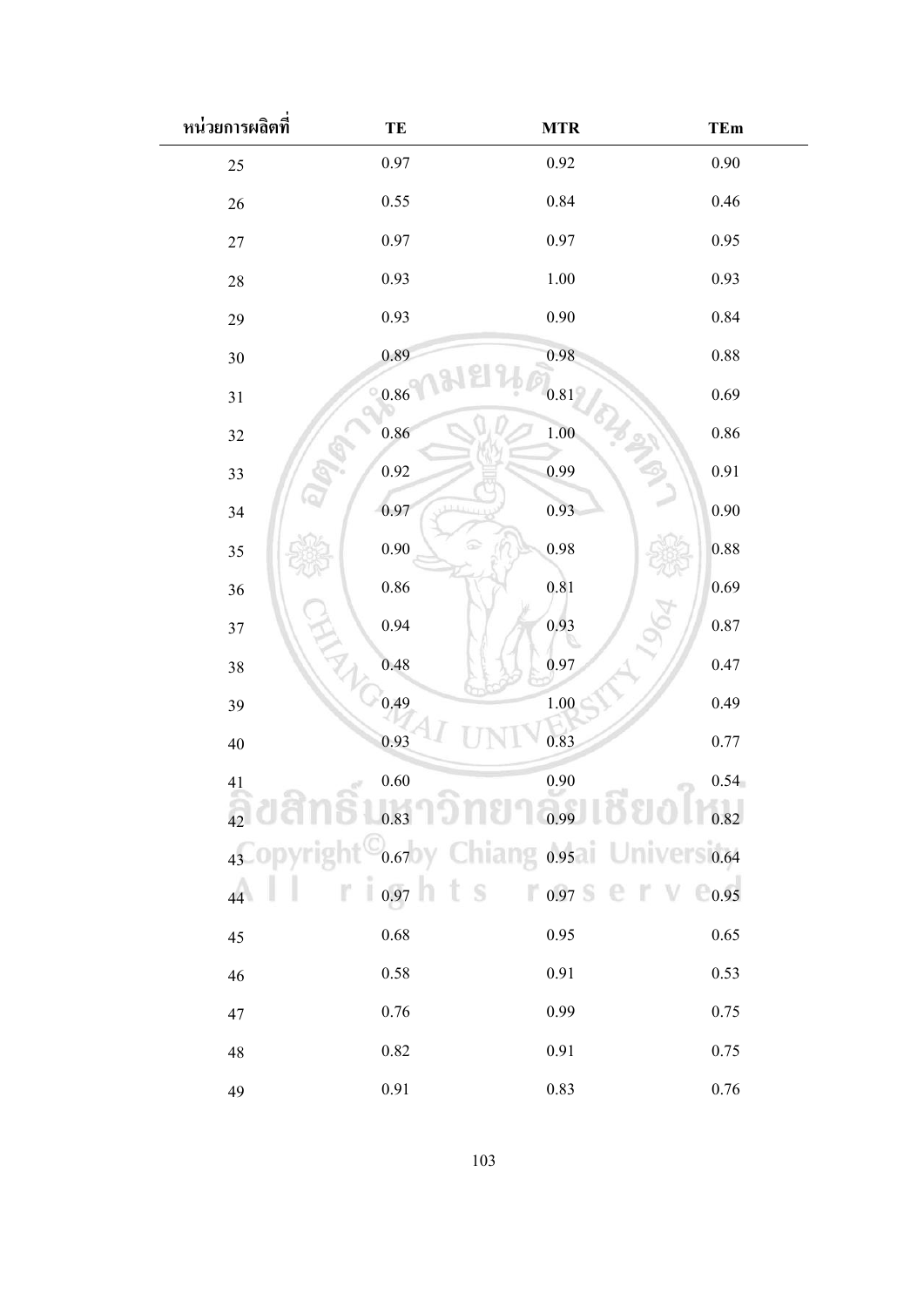| หน่วยการผลิตที | TE       | <b>MTR</b>                                                          | <b>TEm</b> |
|----------------|----------|---------------------------------------------------------------------|------------|
| 50             | 0.59     | 0.88                                                                | 0.52       |
| 51             | 0.30     | 0.91                                                                | 0.28       |
| 52             | 0.78     | $1.00\,$                                                            | 0.78       |
| 53             | 0.45     | 0.93                                                                | 0.42       |
| 54             | $0.68\,$ | 0.77                                                                | 0.52       |
| 55             | 0.91     | 0.72                                                                | 0.65       |
| 56             | 0.63     | 0.89                                                                | 0.57       |
| 57             | 0.93     | 0.75                                                                | 0.70       |
| 58             | 0.44     | 0.90                                                                | 0.39       |
| 59             | 0.74     | 0.86                                                                | 0.64       |
| 60             | 0.84     | 0.81                                                                | 0.68       |
| 61             | 0.59     | 0.72                                                                | 0.42       |
| 62             | 0.33     | 0.99                                                                | 0.32       |
| 63             | 0.92     | 0.83                                                                | 0.77       |
| 64             | 0.90     | $\rm 0.98$                                                          | 0.88       |
| 65             | 0.33     | 0.99                                                                | 0.32       |
| 66             | 0.89     | 0.98                                                                | 0.87       |
|                |          | $_{67}$ consider $_{0.92}$ and the $_{0.83}$ consider $_{0.76}$     |            |
|                |          | 68 Opyright <sup>C</sup> <sub>0.91</sub> by Chiang 0.83 University, |            |
|                |          | 69 0.33 1 5 0.99 S 8 V $0.32$                                       |            |
| $70\,$         | 0.63     | 0.89                                                                | 0.57       |
| $71\,$         | 0.32     | 0.97                                                                | 0.31       |
| $72\,$         | 0.32     | 0.99                                                                | 0.32       |
| 73             | $0.86\,$ | 0.89                                                                | 0.77       |
| 74             | 0.75     | 0.99                                                                | 0.74       |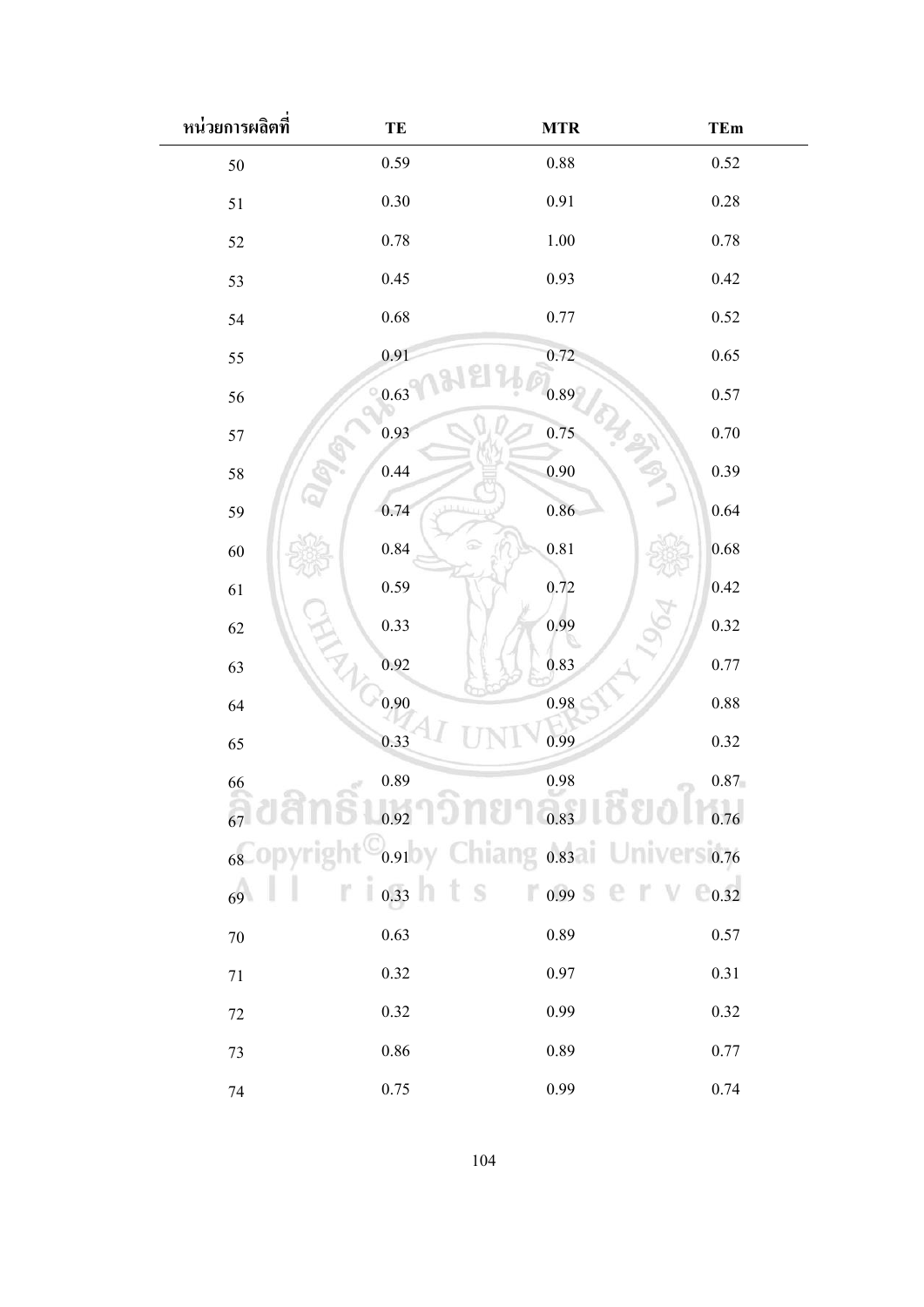| หน่วยการผลิตที | TE       | <b>MTR</b>                                                            | <b>TEm</b> |
|----------------|----------|-----------------------------------------------------------------------|------------|
| 75             | 0.74     | 0.87                                                                  | 0.65       |
| 76             | 0.71     | $0.81\,$                                                              | 0.58       |
| $77 \,$        | $0.86\,$ | 0.74                                                                  | 0.64       |
| 78             | 0.73     | 0.96                                                                  | 0.70       |
| 79             | 0.31     | 0.88                                                                  | 0.27       |
| 80             | 0.49     | 0.86                                                                  | 0.42       |
| 81             | 0.87     | 0.82                                                                  | 0.72       |
| 82             | 0.50     | 1.00                                                                  | 0.50       |
| 83             | $0.71\,$ | 0.98                                                                  | 0.70       |
| 84             | 0.88     | 0.95                                                                  | 0.83       |
| 85             | $0.82\,$ | 0.86                                                                  | 0.70       |
| 86             | 0.91     | 0.98                                                                  | 0.90       |
| 87             | 0.71     | 0.89                                                                  | 0.64       |
| 88             | 0.63     | 0.94                                                                  | 0.59       |
| 89             | 0.91     | $0.87\,$                                                              | 0.79       |
| 90             | 0.97     | 0.97                                                                  | 0.94       |
| 91             | $0.71\,$ | $\rm 0.98$                                                            | 0.70       |
|                |          | $_{92}$ and $_{0.85}$ and $_{0.80}$ and $_{0.80}$ and $_{0.68}$       |            |
|                |          | 93 Opyright <sup>O</sup> <sub>0.61</sub> by Chiang 0.93 University,57 |            |
| 94             |          | $10.57$ $15$ $0.72$ $5$ $1$ $1$ $0.641$                               |            |
| 95             | 0.65     | 0.95                                                                  | 0.61       |
| 96             | 0.88     | 0.95                                                                  | 0.84       |
| 97             | 0.91     | 0.87                                                                  | 0.79       |
| 98             | 0.63     | 0.96                                                                  | 0.61       |
| 99             | 0.89     | 0.85                                                                  | 0.76       |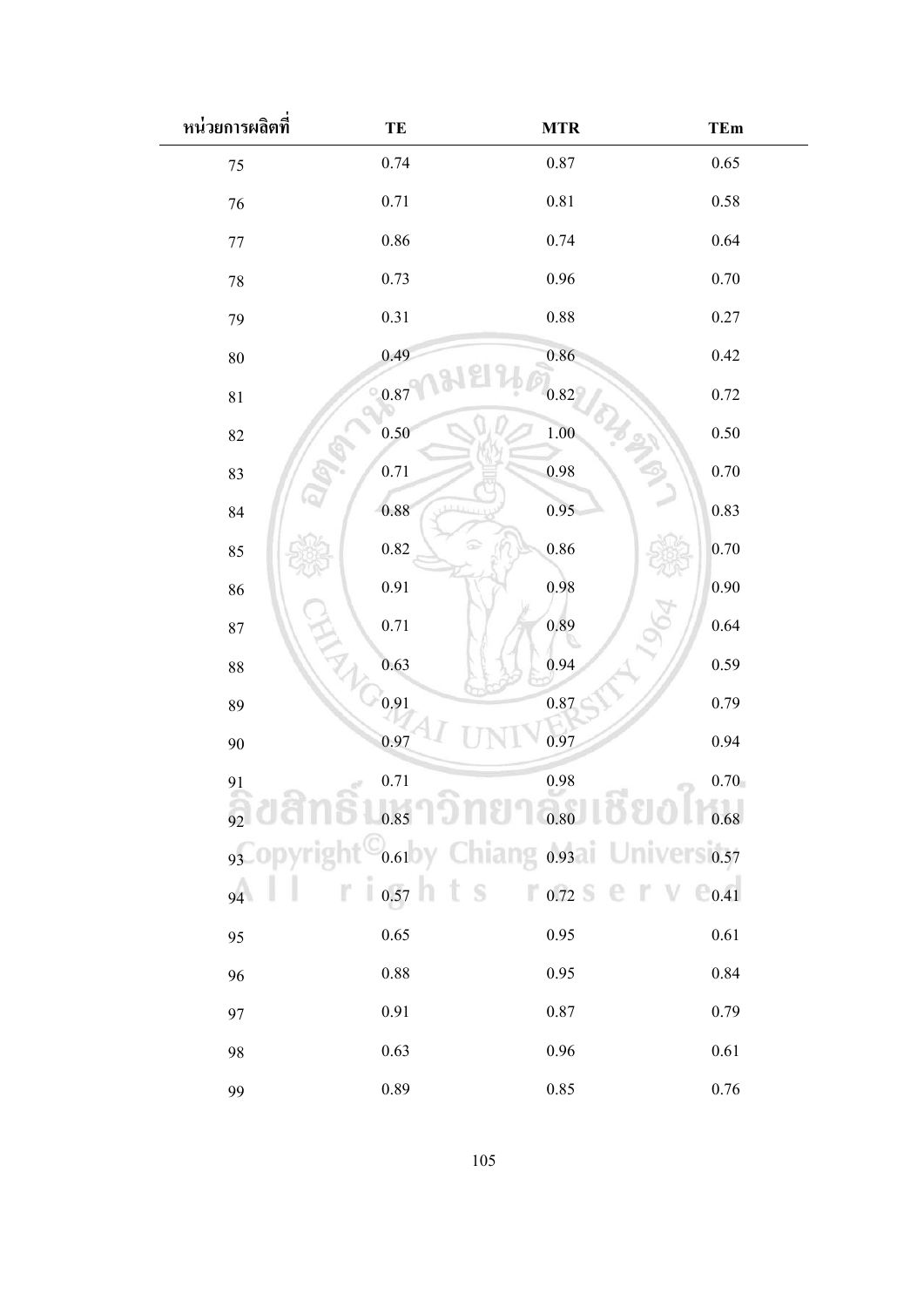| หน่วยการผลิตที่ | TE       | <b>MTR</b>                                                       | <b>TEm</b>                 |
|-----------------|----------|------------------------------------------------------------------|----------------------------|
| $100\,$         | $0.61\,$ | 0.93                                                             | 0.57                       |
| $101\,$         | 0.46     | 0.92                                                             | 0.42                       |
| 102             | $0.87\,$ | 0.94                                                             | 0.82                       |
| 103             | 0.45     | 0.93                                                             | 0.42                       |
| 104             | 0.73     | 0.90                                                             | 0.66                       |
| 105             | 0.82     | 0.92                                                             | 0.76                       |
| 106             | 0.63     | 0.97                                                             | 0.61                       |
| 107             | 0.92     | 0.87                                                             | 0.80                       |
| $108\,$         | 0.87     | 0.90                                                             | 0.78                       |
| 109             | 0.74     | 0.81                                                             | 0.60                       |
| $110\,$         | 0.85     | 0.93                                                             | 0.79                       |
| $111\,$         | $0.81\,$ | 0.82                                                             | 0.66                       |
| 112             | 0.83     | 0.85                                                             | 0.70                       |
| 113             | 0.82     | 0.91                                                             | 0.75                       |
| 114             | 0.95     | 0.94                                                             | 0.89                       |
| 115             | 0.86     | 0.88                                                             | 0.76                       |
| $116\,$         | $0.86\,$ | 0.92                                                             | 0.80                       |
|                 |          | $_{117}$ and $_{0.95}$ and $_{0.85}$ and $_{0.85}$ and $_{0.80}$ |                            |
|                 |          | 118 Opyright <sup>0</sup> 0.63 by Chiang 0.97 Universited        |                            |
| 119             |          | $r \mid_{0.82}$ h t S $r \mid_{0.92}$ s e r v                    | $\epsilon$ <sub>0.76</sub> |
| 120             | $0.87\,$ | 0.94                                                             | 0.82                       |
| $121\,$         | 0.84     | 0.92                                                             | 0.77                       |
| 122             | 0.84     | 0.88                                                             | 0.74                       |
| 123             | 0.49     | 0.93                                                             | 0.45                       |
| 124             | $0.87\,$ | 0.95                                                             | 0.83                       |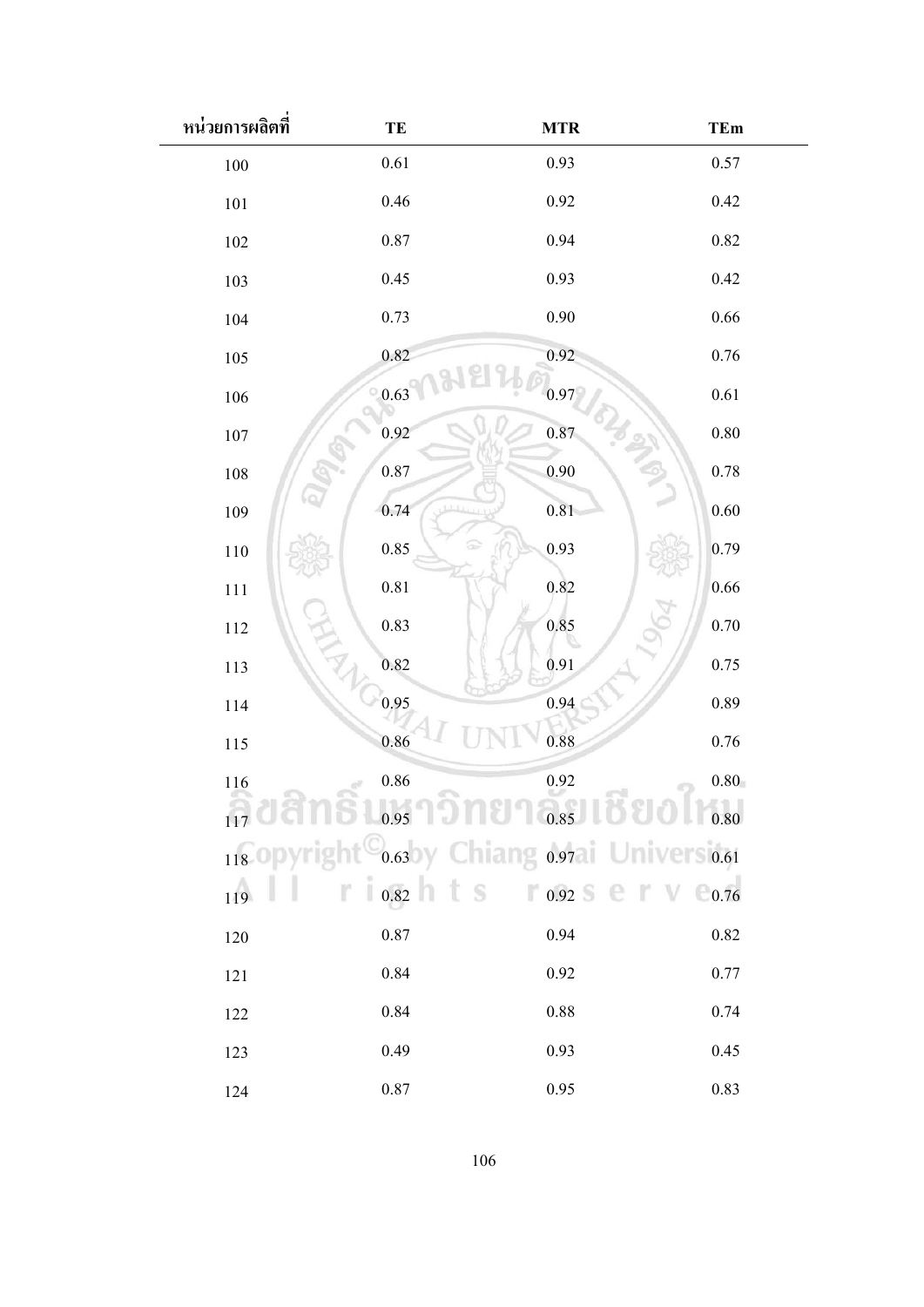| หน่วยการผลิตที         | TE       | <b>MTR</b> | <b>TEm</b>        |
|------------------------|----------|------------|-------------------|
| 125                    | 0.83     | 0.84       | 0.70              |
| 126                    | 0.44     | 0.90       | 0.40              |
| 127                    | $0.71\,$ | $1.00\,$   | 0.71              |
| 128                    | 0.43     | 0.92       | 0.40              |
| 129                    | 0.87     | $1.00\,$   | $0.87\,$          |
| 130                    | 0.93     | 0.94       | 0.88              |
| 131                    | 0.92     | 0.98       | 0.91              |
| 132                    | 0.92     | 0.97       | 0.89              |
| 133                    | 0.96     | $0.80\,$   | 0.77              |
| 134                    | 0.92     | 0.97       | 0.89              |
| 135                    | 0.92     | 0.99       | 0.91              |
| 136                    | 0.62     | 0.92       | 0.57              |
| 137                    | 0.95     | 0.98       | 0.93              |
| 138                    | 0.89     | 0.98       | 0.87              |
| 139                    | 0.86     | 0.77       | $0.66\,$          |
| 140                    | 0.92     | 0.98       | 0.90              |
| 141                    | 0.94     | 0.96       | 0.90 <sub>1</sub> |
| 142                    | 0.63     | 0.88       | 0.56              |
| ค่าเฉลี่ย              | 0.77     | 0.91       | 0.70              |
| ที่มา: จากการวิเคราะห์ |          |            |                   |